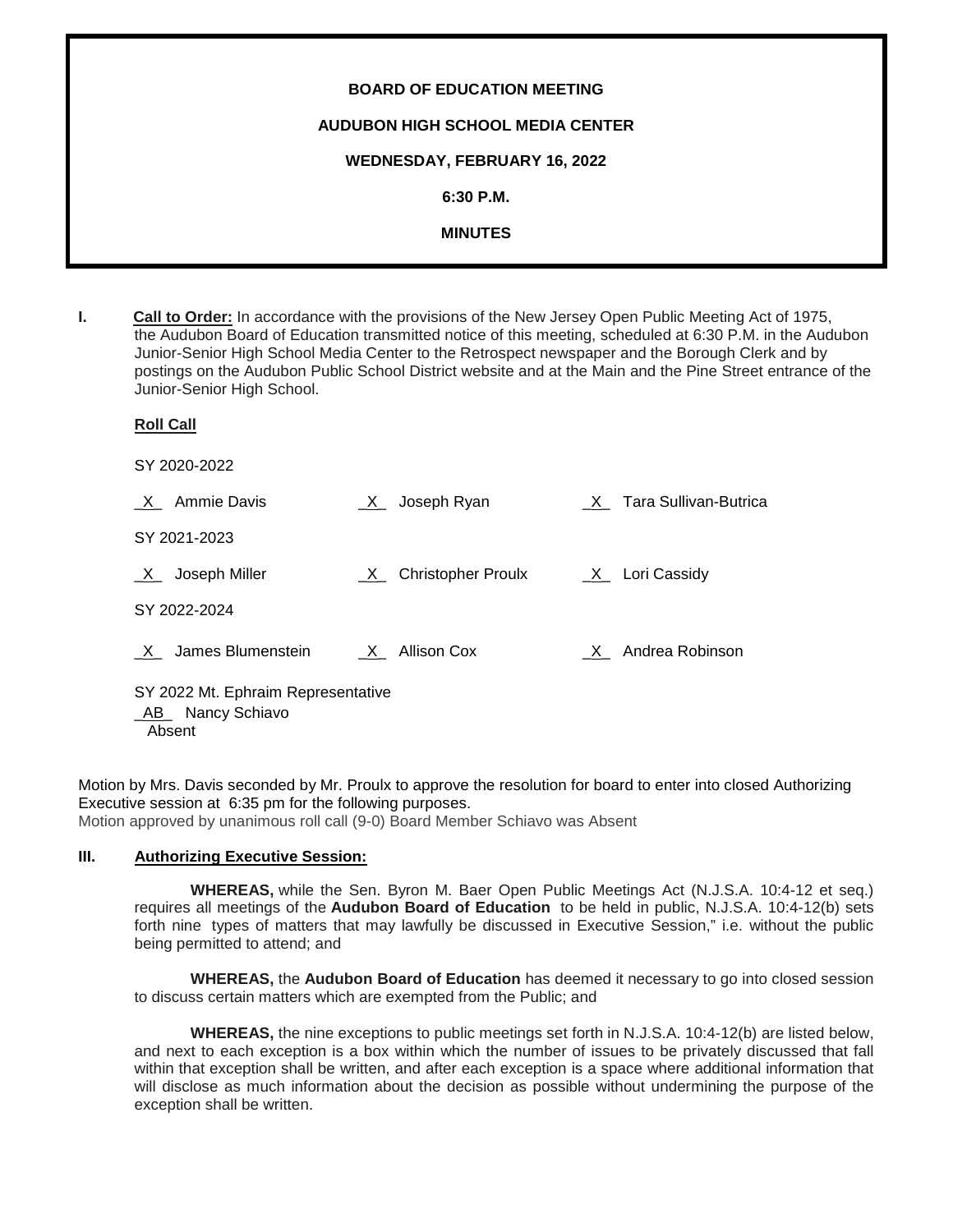**NOW, THEREFORE, BE IT RESOLVED** that the **Audubon Board of Education** will go into closed session for the following reason(s) as outlined in N.J.S.A. 10:4-12(b):

 $X$  Any matter which, by express provision of Federal Law, State Statute or Rule of Court shall be rendered confidential or excluded from discussion in public;

\_\_\_\_\_\_ Any matter in which the release of information would impair a right to receive funds from the federal government;

X Any material the disclosure of which constitutes an unwarranted invasion of individual privacy such as any records, data, reports, recommendations, or other personal material of any educational, training, social service, medical, health, custodial, child protection, rehabilitation, legal defense, welfare, housing, relocation, insurance and similar program or institution operated by a public body pertaining to any specific individual admitted to or served by such institution or program, including but not limited to information relative to the individual's personal and family circumstances, and any material pertaining to admission, discharge, treatment, progress or condition of nay individual, unless the individual concerned (or, in the case of a minor or incompetent, his guardian) shall request in writing that the same be disclosed publically;

Any collective bargaining agreement, or the terms and conditions of which are proposed for inclusion in any collective bargaining agreement, including the negotiation of terms and conditions with employees or representatives of employees of the public body

Any matter involving the purchase lease or acquisition of real property with public funds, the setting of bank rates or investment of public funds where it could adversely affect the public interest if discussion of such matters were disclosed;

Any tactics and techniques utilized in protecting the safety and property of the public provided that their disclosure could impair such protection;

 $X$  Any investigations of violations or possible violations of the law;

\_\_\_\_\_\_ Any pending or anticipated litigation or contract negotiation in which the public body is or may become a party. Any matters falling within the attorney-client privilege, to the extent that confidentiality is required in order for the attorney to exercise his ethical duties as a lawyer;

 $\underline{X}$  Any matter involving the employment, appointment, termination of employment, terms and conditions of employment, evaluation of the performance, promotion or disciplining of any specific prospective public officer or employee or current public officer or employee employed or appointed by the public body, unless all individual employees or appointees whose rights could be adversely affected request in writing that such matter or matters be discussed at a public; Specifically the evaluation of the **Superintendent** 

\_\_\_\_\_\_Any deliberation of a public body occurring after a public hearing that may result in the imposition of a specific civil penalty upon the responding party or the suspension or loss of a license or permit belonging to the responding party as a result of an act of omission for which the responding party bears responsibility;

**WHEREAS,** the length of the Executive Session is undetermined; however, the **Audubon Board of Education** will make every attempt to estimate the time of the session prior to convening the session after which the public meeting shall reconvene and the **Audubon Board of Education** will proceed with business.

**NOW, THEREFORE, BE IT RESOLVED,** that the **Audubon Board of Education** will go into Executive Session for only the above stated reasons;

**BE IT FURTHER RESOLVED** that the **Audubon Board of Education** hereby declares that its discussion of the aforementioned subject(s) may be made public at a time when the **Audubon Board of**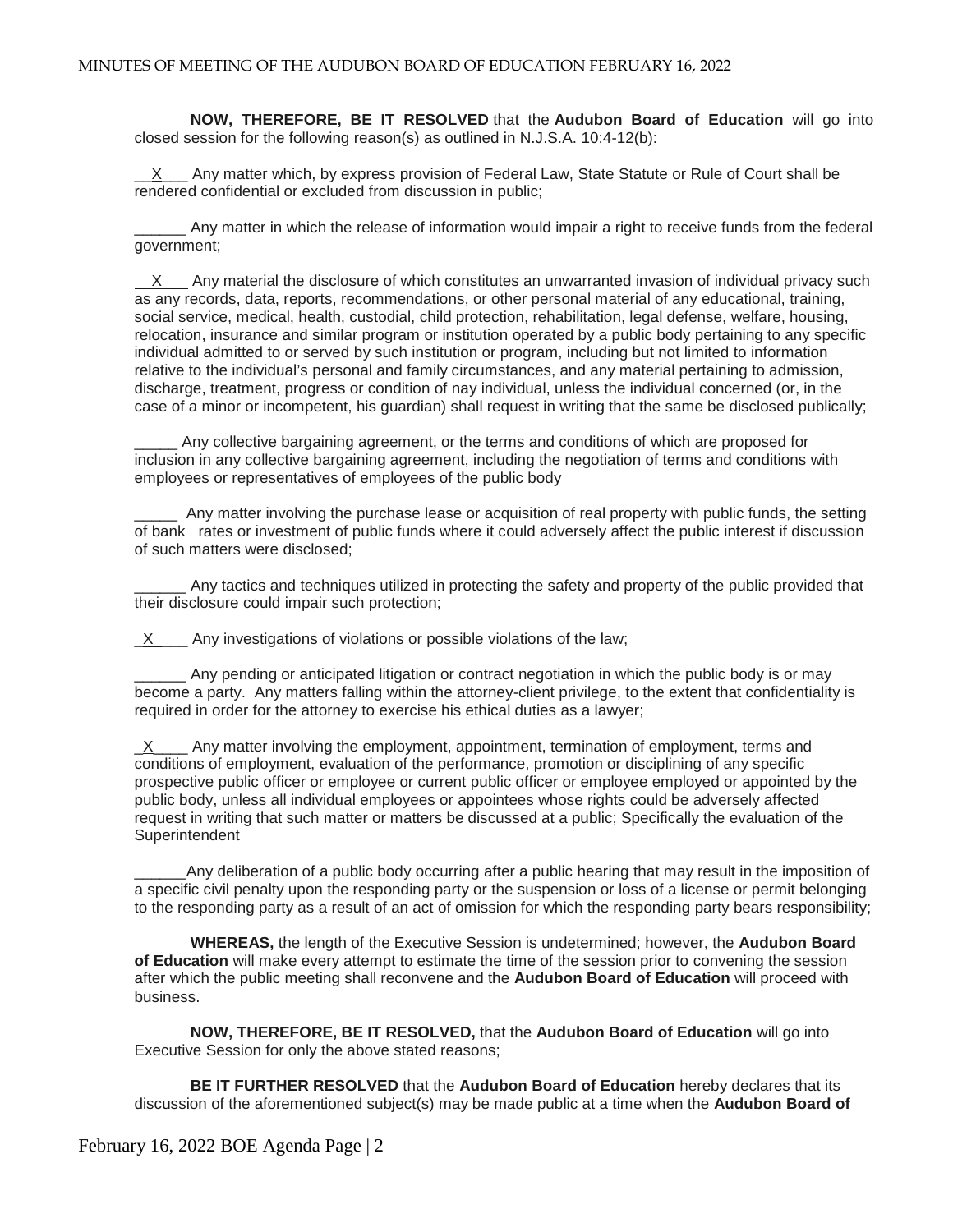**Education** attorney advises that the disclosure of the discussion will not detrimentally affect any right, interest or duty of the school district or any other entity with respect to said discussion.

**BE IT FURTHER RESOLVED** that the **Board of Education**, for the aforementioned reasons, hereby declares that the public is excluded from the portion of the meeting during which the above discussion shall take place and hereby directs the board secretary to take the appropriate action to effectuate the terms of this resolution.

Motion by Mrs. Davis seconded by Mr. Proulx to adjourn closed Authorizing Executive session at 7:05pm. Motion approved by unanimous roll call (9-0) Board Member Schiavo was absent

### **IV. Call Meeting to Order**

- **V. Flag Salute**
- **VI. Student Council Report:** Member of Student Council

#### **VII. Spotlight Program:**

**THE AUDUBON BOARD OF EDUCATION SPOTLIGHT PROGRAM RECOGNIZES THE FOLLOWING STUDENTS OF THE MONTH FOR JANUARY 2022:**

**Pre-Kindergarten Kindergarten Grade One**

Brandon Pregartner

**Grade Five Grade Six Grade Seven** Alexandros Kalogiros

**Junior Class Senior Class**  Charlotte Coker Madeline Boulger

**Grade Two Grade Three Crade Three Crade Three Crade Four Grade Four<br>Brandon Pregartner Crame Moira Haubois Crame Crade Henderson** 

**Grade Eight Freshman Class Sophomore Class** Jayden McCracken

#### **VIII. Presentation/Recognition(s)**:

- I. **All South Jersey Choir Recognition**, by Andy Davis and Roberta Hanson-Swinney Emma Cochran Kyle Brown David Amorosi Noah Brasteter Payton Vogt
- II. **2020-2021 School-Self Assessment for Determining HIB Grades**, Dr. Andy Davis

SSA for Determining HIB Presentation

III. **2021-2022 Student Safety Data System (SSDS) Semi-Annual Report: Period I**, Dr. Andy Davis

SSDS Semi-Annual Report Presentation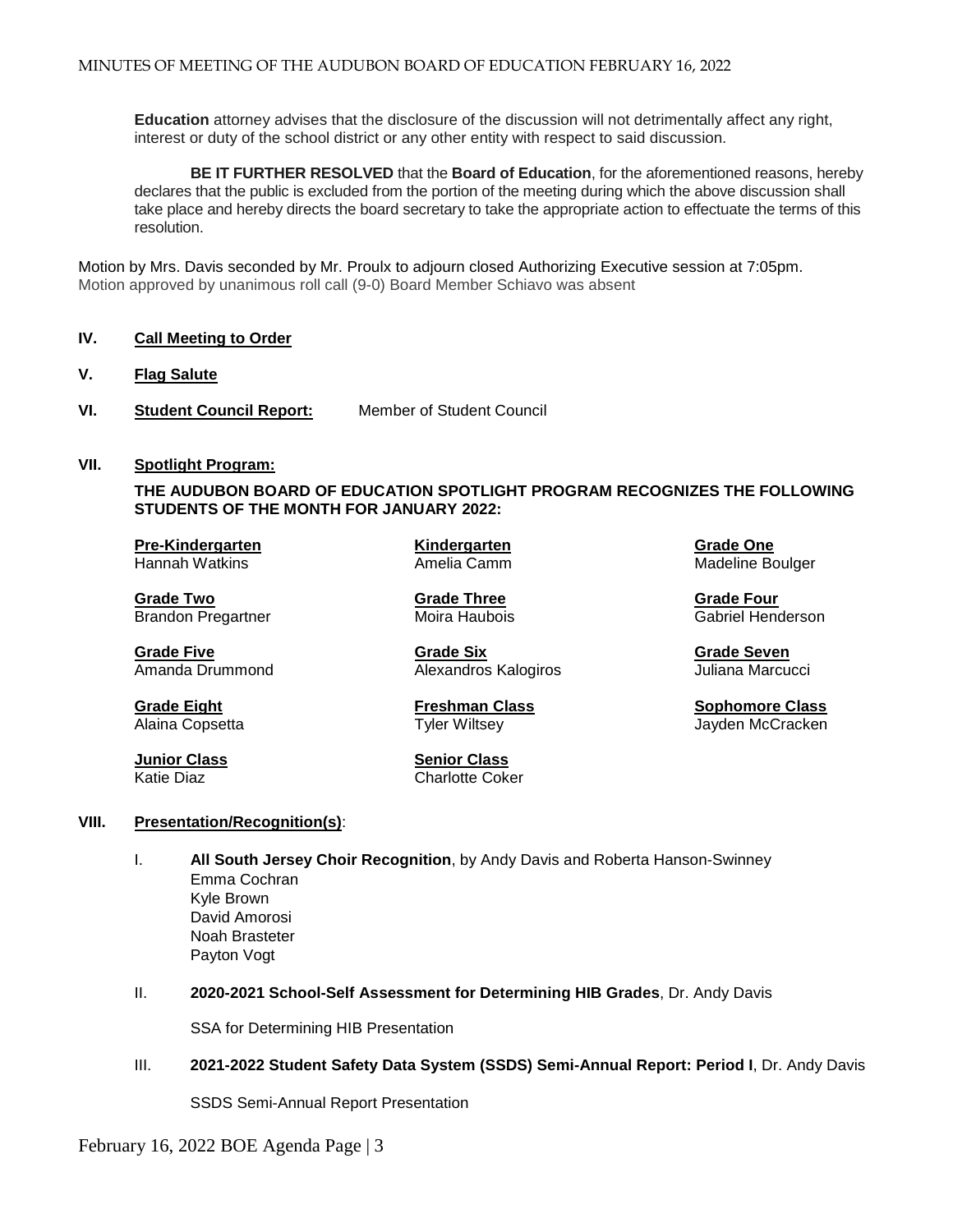### IV. **IXL Mid-Year Assessment Performance Results**, Mr. Shamus Burke

IXL Mid-Year Presentation

- V. **APSD Professional Development Guide**, Mr. Shamus Burke
- VI**. APSD Technology Assessment & Adjustment Plan**, Mr. Michael Chisholm

Technology Assessment & Adjustment Presentation

### **IX. Approval of Board Minutes:**

1. Motion by Mr. Proulx and seconded by Mr. Ryan to approve the following minutes:

January 5, 2022 Public Session Reorganization January 8, 2022 Public Session Board Retreat January 19, 2022 Public Session January 19, 2022 Executive Session January 26, 2022 Public Session January 26, 2022 Executive Session

Motion to Approve: Mr. Proulx \_\_\_\_\_\_\_ Second: \_\_Mr. Ryan

## **Roll Call**

| <u>X</u> Ammie Davis  | <u>X</u> Joseph Ryan     | X Tara Butrica              | Nancy Schiavo<br>AB<br>Absent |
|-----------------------|--------------------------|-----------------------------|-------------------------------|
| _X_ Joseph Miller     | X Christopher Proulx     | _X_ Lori Cassidy            |                               |
| _X_ James Blumenstein | _ <u>X</u> _ Allison Cox | <u>_X</u> _ Andrea Robinson |                               |

Motion approved by unanimous roll call for Audubon Board of Education Minutes on 1/5/22, 1/8/22, 1/26/22 (9-0) Board Member Schiavo was absent.

*Audubon Board of Education Minutes on 1/19/22 Approved by Majority Vote (8-0-1) Board Member Blumenstein abstained from voting on these Minutes and Board Member Schiavo was absent.*

## **X. Participation:** (Agenda Items Only)

Kelly Tomeo, Resident, made a statement regarding Goals of the District. Ms. Tomeo would like to see afterschool tutoring and the summer bridge program implemented. She also commented on Esser Funds.

Patricia Kline, non-resident, addressed the Board on various topics including masks, vaccinations, Critical Race Theory and Sex Education curriculum.

The Board of Education recognizes the value of public comment on educational issues and the importance of allowing members of the public to express themselves on school matters of community interest.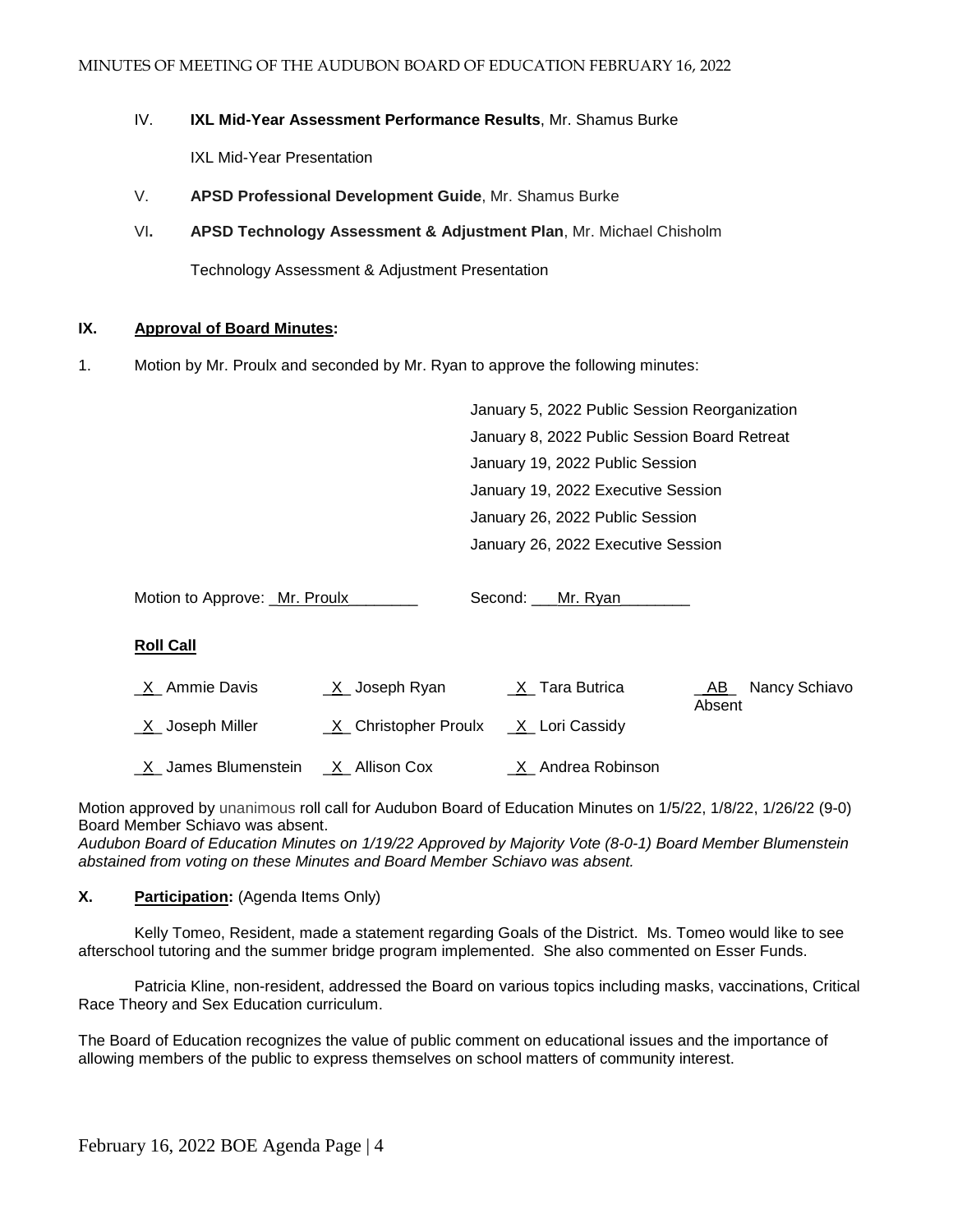In order to permit the fair and orderly expression of such comment, the Board has set aside two portions of this Board meeting for public comment on any school or school district issue that a member of the public feels may be of interest to the residents of the school district.

For the first portion, public comments are invited on matters pertaining only to the agenda for tonight's meeting. For the second portion, public comments are invited on all matters pertaining to the school district.

Participants should announce their name, address, and any group they may represent, if applicable. The Board reserves the right to limit public discussion. Public discussion of a topic will be limited to fifteen (15) minutes, and individual speakers will be limited to three (3) minutes. No participant may speak more than once on the same topic until all others who wish to speak on that topic have been heard. Reference bylaws #0167 of the Audubon Public Schools Board of Education Policy Manual.

The Board uses the public comment period as an opportunity to listen to citizen. Not all issues brought to a Board meeting will be resolved at that particular meeting. Complaints stated or actions requested by the public may be taken under advisement by the Board for investigation, discussion, actions, or disposition at a later date or time. The public comments sessions are an opportunity for citizens to share their opinions and remarks with the Board; it is not a question and answer session. The Board may or may not respond to public comments at the time they are made and is under no obligation to do so.

The Board does not endorse public comments nor will the Board be held liable for comments made by members of the public. Any individuals who may be the subject of public comments, including district employees, shall retain all rights against defamation and slander according to the laws of New Jersey.

All motions are voted on by all members unless otherwise marked with a +.

**XI. GOVERNANCE: Chairperson: Mr. Blumenstein –** Committee Members: Ms. Butrica, Mr. Miller, Mr. Ryan and Alternate: Ms. Robinson

## **Board of Education Goals**

- To continue to provide equitable access to a rigorous curriculum while focusing on improving student achievement and decreasing the achievement gaps.
- $\div$  To maintain a cost-effective budget that provides for educational resources, supports a preventative maintenance program, and encourages and facilitates long-range facility improvements.
- To foster a positive school climate and culture in order to positively impact student motivation, engagement, and achievement.
- **XII. OPERATIONS: Chairperson: Mrs. Cox –** Committee Members: Ms. Davis, Mr. Proulx, Mr. Ryan and Alternate: Mr. Miller

## **Board of Education Goals**

- To continue to provide equitable access to a rigorous curriculum while focusing on improving student achievement and decreasing the achievement gaps.
- $\div$  To maintain a cost-effective budget that provides for educational resources, supports a preventative maintenance program, and encourages and facilitates long-range facility improvements.
- To foster a positive school climate and culture in order to positively impact student motivation, engagement, and achievement.

## **MOTION TO APPROVE ITEMS 1-9**

Motion by Mr. Proulx and seconded by Mr. Miller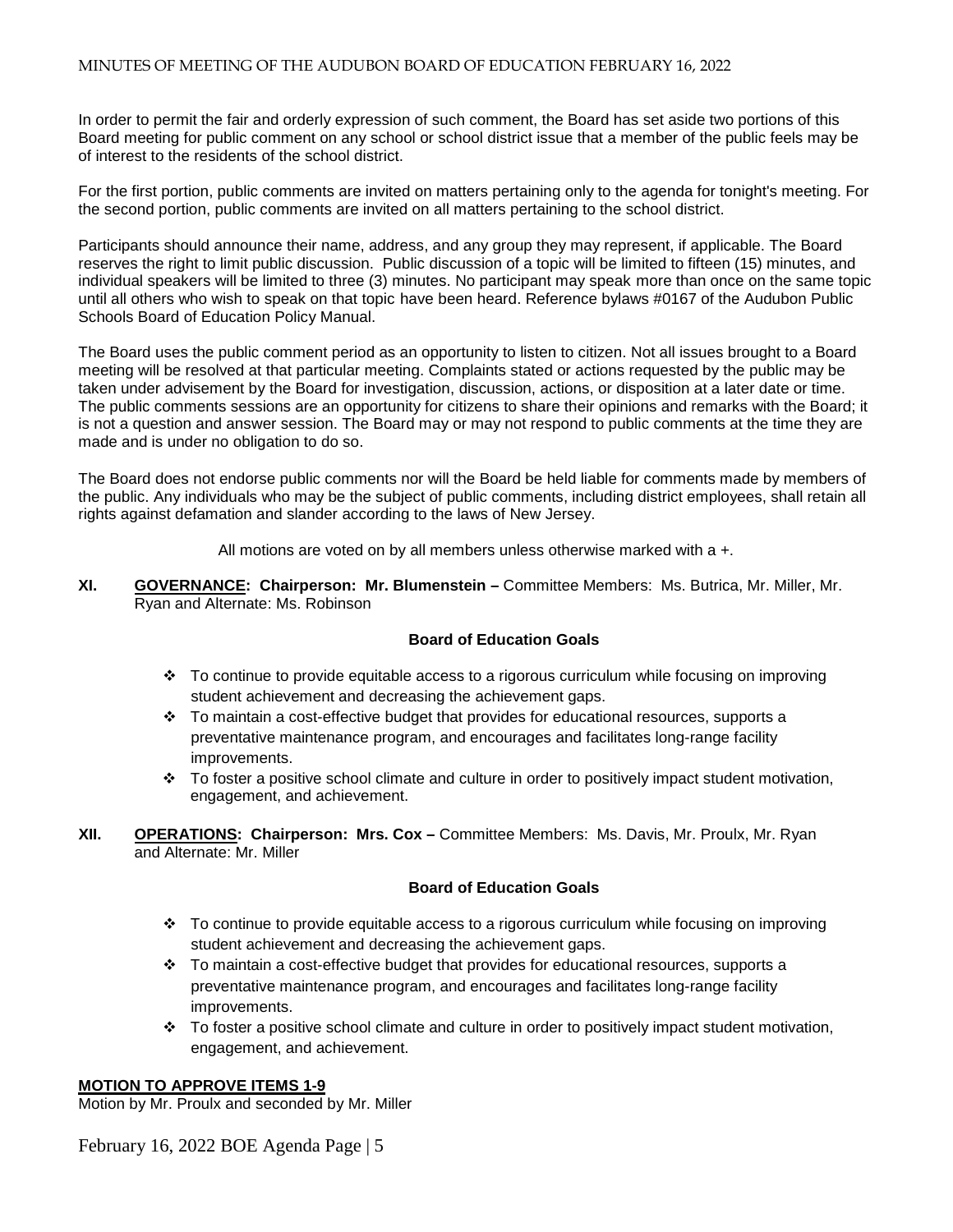1. Board Secretary's Report in accordance with 18A: 17-36 and 18A: 17-9 for the month of December 2021. The Board Secretary certifies that no line item account has been over expended in violation of N.J.A.C. 6A: 23A – 16.10 (c) 3 and that sufficient funds are available to meet the district's financial obligations for the remainder of the fiscal year.

[December Board Secretary's Report](https://docs.google.com/a/audubonschools.org/viewer?a=v&pid=sites&srcid=YXVkdWJvbnNjaG9vbHMub3JnfGJvYXJkLWFnZW5kYXxneDo3NzdmM2QxYWNjZjE5ODM0)

2. Cash Reconciliation Report in accordance with 18A:17-36 and 18A:17-9 for the month of December 2021. The Cash Reconciliation Report and Secretary's reports are in agreement for the month of December 2021.

[December Cash Reconciliation Report](https://docs.google.com/a/audubonschools.org/viewer?a=v&pid=sites&srcid=YXVkdWJvbnNjaG9vbHMub3JnfGJvYXJkLWFnZW5kYXxneDo1MzM1Y2JhMGJiYWI0NDk3)

- 3.Board Secretary in accordance with N.J.A.C. 6A:23A 16.10 (c) 2 certifies that there are no changes in anticipated revenue amounts or revenue sources.
- 4. Board of Education Certification pursuant to N.J.A.C. 6A:23A 16.10 (c) 4 We certify that after review of the secretary's monthly financial report (appropriations section) and upon consultation with the appropriate district officials, that to the best of our knowledge no major accounts or fund has been over expended in violation of N.J.A.C. 6A:23A – 16.10 (b) and that sufficient funds are available to meet the district's financial obligations for the remainder of the fiscal year.
- 5. Motion to approve line item transfers for the month of December 2021.

### [December Transfers](https://docs.google.com/a/audubonschools.org/viewer?a=v&pid=sites&srcid=YXVkdWJvbnNjaG9vbHMub3JnfGJvYXJkLWFnZW5kYXxneDoyYjhlZDgxYWVlMjdlZTIz)

6. Motion to approve the bills payable list for January 2022 in the amount of \$414,458.91 when certified.

#### [January Bill List](https://docs.google.com/a/audubonschools.org/viewer?a=v&pid=sites&srcid=YXVkdWJvbnNjaG9vbHMub3JnfGJvYXJkLWFnZW5kYXxneDo1MDA4ODI4M2M4ZWU0YjFm)

7. Motion to approve the bills payable list for February 2022 in the amount of \$444,949.41 when certified.

#### [February Bill List](https://docs.google.com/a/audubonschools.org/viewer?a=v&pid=sites&srcid=YXVkdWJvbnNjaG9vbHMub3JnfGJvYXJkLWFnZW5kYXxneDo2NjhlMDk4NjZmNTZhYzJj)

8. Motion to acknowledge the bid results for the bond sale held on February 8, 2022.

| <b>Bidder</b>                   | Interest Rate |
|---------------------------------|---------------|
| Roosevelt & Cross               | 2.870017%     |
| <b>Fidelity Capital Markets</b> | 2.967461%     |
| Robert W. Baird & Co., Inc.     | 2.993045%     |
| Huntington Securities, Inc.     | 3.028362%     |

#### [Bid Results](https://docs.google.com/a/audubonschools.org/viewer?a=v&pid=sites&srcid=YXVkdWJvbnNjaG9vbHMub3JnfGJvYXJkLWFnZW5kYXxneDo2MjJmMmEyYWRjMWM2NTky)

9. Motion to acknowledge Safety conducted in the District Schools:

## **Audubon Park Preschool**

| January 20, 2022 | Lockdown Drill |
|------------------|----------------|
|                  |                |

January 26, 2022 Fire Drill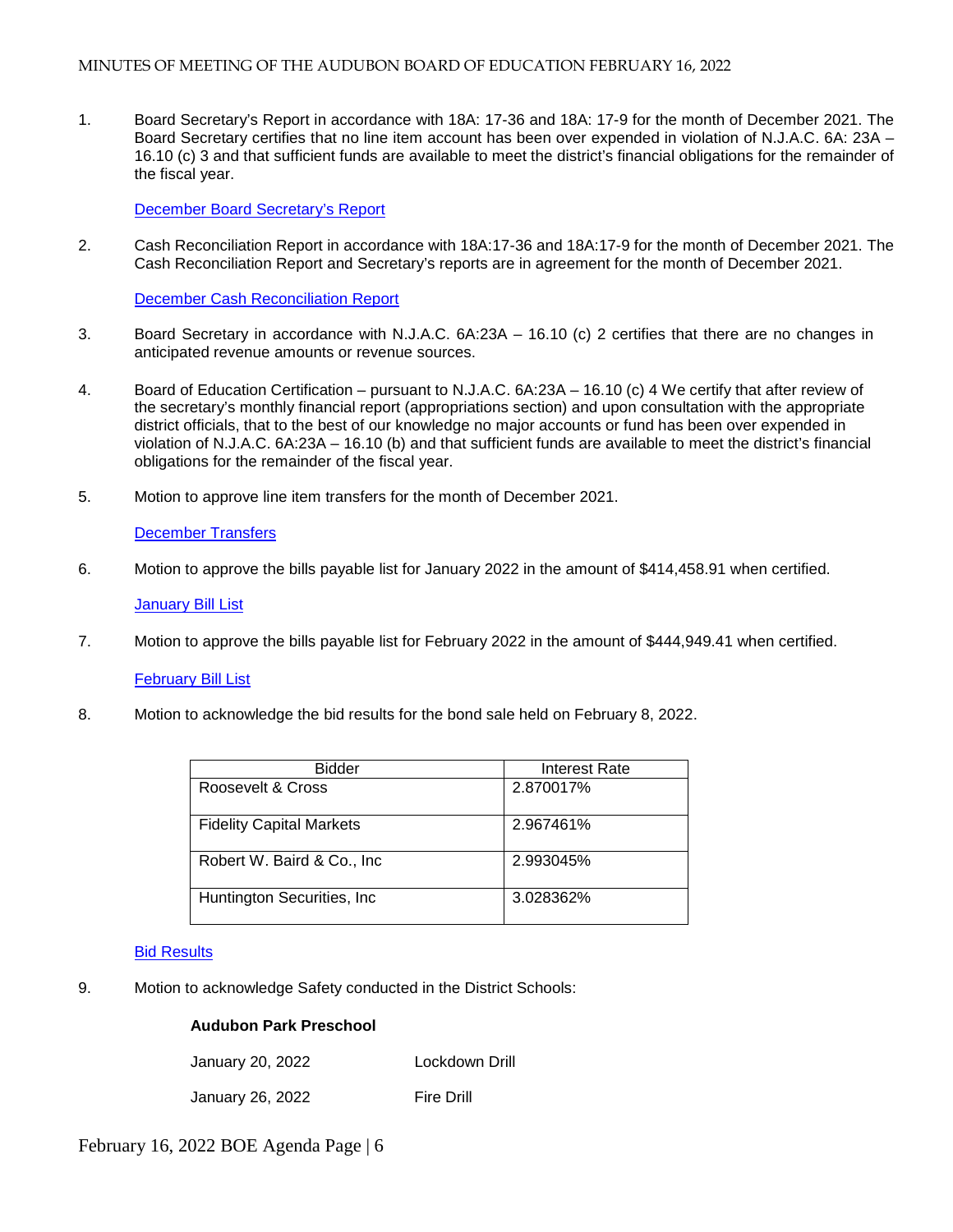| <b>Haviland Avenue School</b>                                        |                              |                         |                     |
|----------------------------------------------------------------------|------------------------------|-------------------------|---------------------|
| January 20, 2022                                                     | Lockdown Drill               |                         |                     |
| January 25, 2022                                                     | <b>Fire Drill</b>            |                         |                     |
| <b>Mansion Avenue School</b>                                         |                              |                         |                     |
| January 19, 2022                                                     | <b>Fire Drill</b>            |                         |                     |
| January 24, 2022                                                     | Lockdown Drill               |                         |                     |
| <b>Audubon High School</b>                                           |                              |                         |                     |
| January 11, 2022                                                     | Shelter in Place             |                         |                     |
| January 19, 2022                                                     | <b>Fire Drill</b>            |                         |                     |
| Motion to Approve Item(s) 1 through 9: C. Proulx<br><b>Roll Call</b> |                              | Second: ____ J. Miller_ |                     |
| X Ammie Davis                                                        | <u>X</u> Joseph Ryan         | $X$ Tara Butrica        | Nancy Schiavo<br>AB |
| <u>X</u> Joseph Miller                                               | <u>X</u> Christopher Proulx  | X Lori Cassidy          | Absent              |
| X James Blumenstein                                                  | $X$ <sub>_</sub> Allison Cox | _X_ Andrea Robinson     |                     |

# **VOTE FOR ITEMS 1-9**

Motion approved by unanimous roll call (9-0) Board Member Schiavo was absent

### **XIII. EDUCATION: Chairperson: Ms. Schiavo - Committee Members: Mr. Blumenstein, Mr. Proulx, Ms. Robinson and Alternate: Ms. Cassidy**

#### **Board of Education Goals**

- To continue to provide equitable access to a rigorous curriculum while focusing on improving student achievement and decreasing the achievement gaps.
- $\div$  To maintain a cost-effective budget that provides for educational resources, supports a preventative maintenance program, and encourages and facilitates long-range facility improvements.
- To foster a positive school climate and culture in order to positively impact student motivation, engagement, and achievement.

## **MOTION TO APPROVE ITEMS 1-8**

Motion by Mr. Miller and seconded by Mr. Proulx

1. Motion to approve the issuance of written decisions affirming, rejecting, or modifying the Superintendent's determination in regard to incident(s) reported at the January 19, 2022 meeting of the Board of Education.

| School | Incident Report Number | <b>Board Determination</b> |
|--------|------------------------|----------------------------|
| AHS    | 8007                   | Not HIB                    |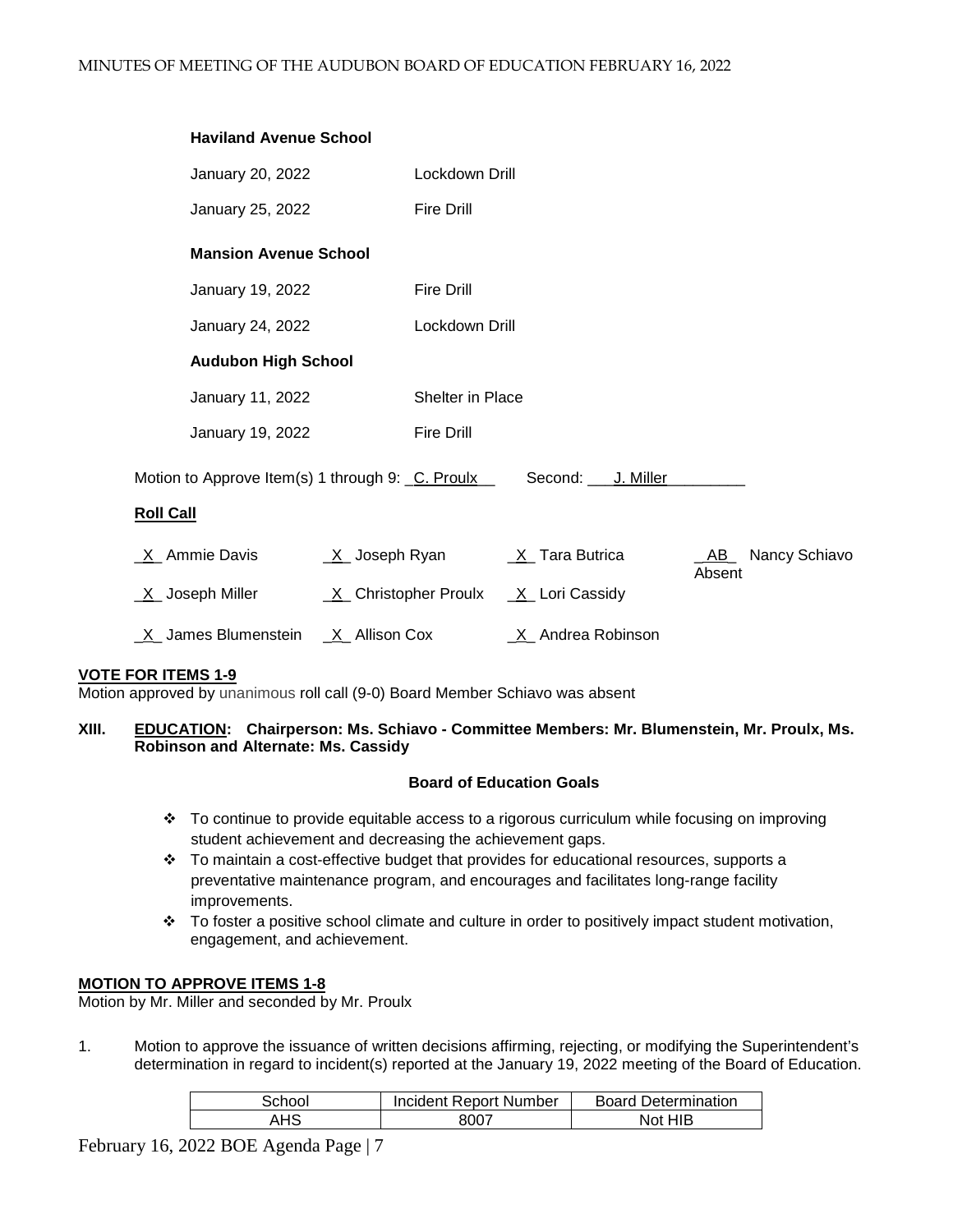### MINUTES OF MEETING OF THE AUDUBON BOARD OF EDUCATION FEBRUARY 16, 2022

| <b>AHS</b>  | 8047 | <b>HIB</b> |
|-------------|------|------------|
| <b>AHS</b>  | 8057 | Not HIB    |
| <b>AHS</b>  | 8067 | Not HIB    |
| <b>AHS</b>  | 8085 | Not HIB    |
| <b>MAS</b>  | 8009 | Not HIB    |
| <b>MAS</b>  | 8014 | Not HIB    |
| <b>MAS</b>  | 8049 | Not HIB    |
| <b>MAS</b>  | 8052 | <b>HIB</b> |
| <b>HAS</b>  | N/A  | N/A        |
| <b>APPS</b> | N/A  | N/A        |

### 2. + Student Statistics February 1, 2022

| Date     | Audubon<br>Preschool | <b>Haviland Avenue</b> | <b>Mansion Avenue</b> | Audubon Jr./Sr.<br>НS | Out of District | Total |
|----------|----------------------|------------------------|-----------------------|-----------------------|-----------------|-------|
| 2/1/2022 | 27                   | 246                    | 361                   | 777                   | 20              | 1,431 |
| 1/4/2022 | 27                   | 250                    | 361                   | 777                   | 20              | 1,435 |
| 2/1/2021 | N/A                  | 249                    | 370                   | 814                   | 22              | 1,455 |

# 3. **Approval of Attendance at Conferences and Workshops for the 2021-2022 School Year**

 **WHEREAS**, certain **Audubon Public School District employees** have requested authorization to attend the conference(s)/Workshop(s) listed below, and

**WHEREAS**, the attendance of each employee at the specified conference/workshop is educationally necessary, fiscally prudent and 1) directly related to and within the scope of the employee's current responsibilities and the **District's Professional Learning Plan**, and 2) critical to the instructional needs of the District or furthers the efficient operation of the District;

**NOW, THEREFORE BE IT RESOLVED**, that the **Audubon Board of Education** authorizes the attendance of the employees at the specified conferences/workshops listed below, and be it

**FURTHER RESOLVED**, that the **Board** hereby determines that the estimated expenses related to the authorized travel listed below are justified and

**THEREFORE**, authorizes payment of any registration fees and statutorily authorized travel expenditures to the designated employees, not to exceed District budgetary limitations and to be in accordance with the provisions of *N.J.S.A. 18A:11-12*, the District's travel policy and procedures, State travel payment guidelines established by the Department of Treasury in NJOMB circular letter 08-13-OMB, and with the guidelines established by the federal Office of Management and Budget:

| Participant         | Conference Title & Location                               |                                    | Cost                                  |
|---------------------|-----------------------------------------------------------|------------------------------------|---------------------------------------|
| Amanda Brown        | 2022 Shape NJ Convention<br>Long Branch, NJ 07740         | February 16, 2022                  | Conference Cost<br>\$214.00<br>Travel |
| <b>Tony Carbone</b> | <b>DAANJ Annual Conference</b><br>Somerset, NJ            | February 27 & 28, 2022             | Conference Cost<br>\$475.00           |
| Scott LaPayover     | <b>ATSNJ Annual Conference</b><br>Somerset, NJ 08873-4197 | March 15, 2022 - March<br>18, 2022 | Conference Cost<br>\$140.00           |
| Deborah Roncace     | NJASBO Purchasing<br>Mt. Laurel, NJ 08054                 | March 22, 2022                     | Conference Cost<br>\$100.00           |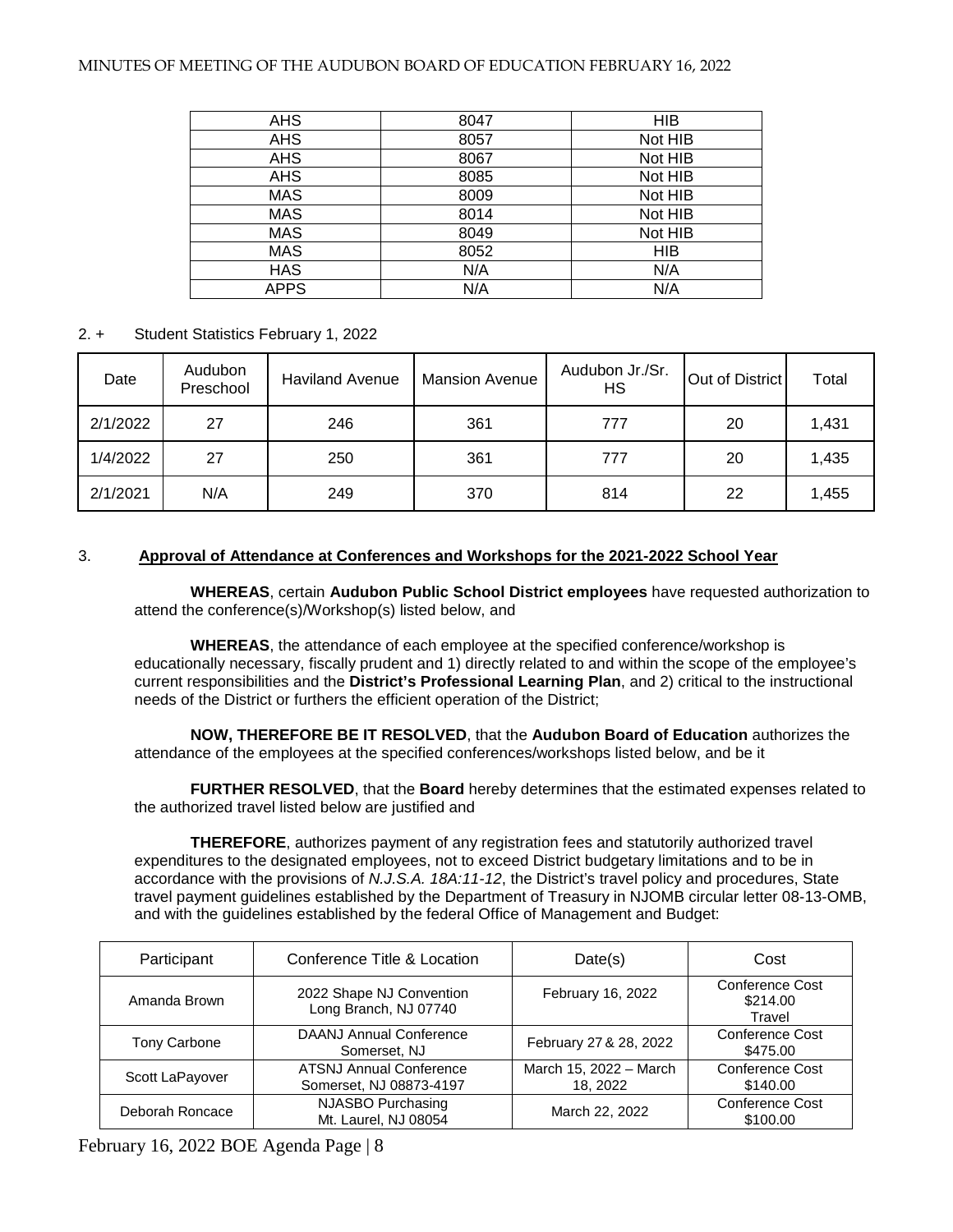|                              |                                               |                | Travel                                       |
|------------------------------|-----------------------------------------------|----------------|----------------------------------------------|
| Pennie Bigelow               | <b>NJALC Spring Conference</b><br>Virtual     | April 8, 2022  | Conference Cost<br>\$130.00                  |
| Molly Fleming                | <b>NJALC Spring Conference</b><br>Virtual     | April 8, 2022  | Conference<br>\$130.00                       |
| Yael Shemesh-<br>Lewandowski | <b>NJALC Spring Conference</b><br>Virtual     | April 8, 2022  | Conference<br>\$130.00                       |
| Deborah Roncace              | NJASBO - Audit Review<br>Mt. Laurel, NJ 08054 | April 26, 2022 | <b>Conference Cost</b><br>\$100.00<br>Travel |

4. + Motion to approve the following use of facilities requests:

| School     | Location                                 | Activity                                    | Start/End Date(s)         | Time(s)                                                  | Contact             |
|------------|------------------------------------------|---------------------------------------------|---------------------------|----------------------------------------------------------|---------------------|
| AHS.       | <b>AHS Lower Field</b>                   | Audubon Soccer<br>Youth Organization        | $2/28/22 - 5/28/22$       | 6:00 PM after<br><b>Baseball</b>                         | Luke Bater          |
| <b>AHS</b> | Varsity Baseball<br>Field                | Audubon Little<br>League                    | $3/1/22 - 2022$<br>Season | After Baseball<br>Practice/Games<br><b>Various Times</b> | <b>Bill Chester</b> |
| <b>AHS</b> | Main/Auxiliary<br>Gyms                   | Audubon Little<br>League                    | $3/1/22 - 2022$<br>Season | 6:00 PM $-$ 9:30 PM                                      | <b>Bill Chester</b> |
| <b>AHS</b> | Varsity Baseball<br>Field                | Audubon Little<br>League                    | $3/1/22 - 2022$<br>Season | After Softball<br>practice/Games<br><b>Various Times</b> | <b>Bill Chester</b> |
| <b>AHS</b> | <b>AHS Track Field</b>                   | Audubon Youth<br>Soccer                     | $3/5/22 - 5/8/22$         | 1:00 PM $-$ 5:00 PM                                      | Luke Bater          |
| <b>AHS</b> | <b>AHS Baseball</b><br>Field             | Blue Sox Men's<br>Baseball team             | $3/27/22 - 8/28/22$       | $9:00$ AM $-$ 12:00<br><b>PM</b>                         | <b>AHS</b>          |
| <b>AHS</b> | AHS Track and<br><b>Field Facilities</b> | St. Rose of Lima<br>Track Team              | $4/1/22 - 6/15/22$        | 5:30 PM $- 7:30$ PM                                      | Carole Fesi         |
| <b>HAS</b> | Media Center                             | PTA Fundraising<br><b>Committee Meeting</b> | 2/22/22                   | $6:00$ PM $- 8:00$ PM                                    | Raye Martin         |

5. Motion to approve the following out of district placements for the 2021-2022 school year at the recommendation of Special Services Department.

| State ID#  | Placement    | $\tau$ uition | <b>ESY</b><br>J | Extraordinary<br>Services \$ |
|------------|--------------|---------------|-----------------|------------------------------|
| 9253891204 | Durand, Inc. |               |                 | \$17,460.00                  |

6. Motion to approve Student Safety Data System (SSDS) Semi-Annual Report for Period One for the 2021- 2022 school as presented for and submission of the report and related documents to the New Jersey Department of Education.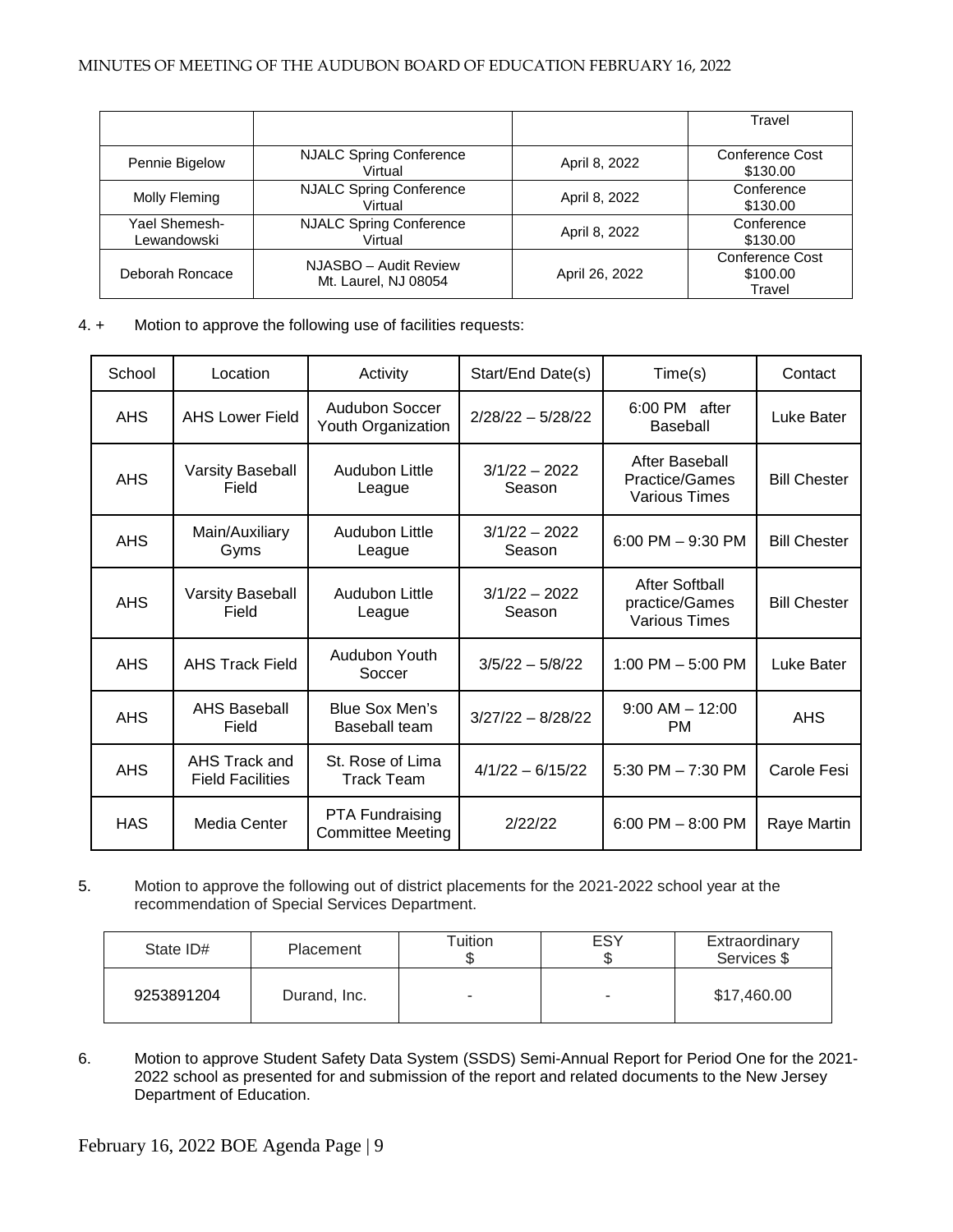7. Motion to approve a goal setting, organizational skills, academics, and importance of being involved student motivation rally (3 combined grade level (7-8; 9-10; 11-12) assemblies) by Stand Tall Steven A. Bollar on March 4, 2022 at a cost of \$4,500 to be paid through local monies and support through the Municipal Alliance.

| <b>STUDENT ID#</b> | <b>DATE</b>                                                                    |
|--------------------|--------------------------------------------------------------------------------|
| 00444              | Home instruction effective retroactive to January 7, 2022 – March 7, 2022      |
| 02693              | Home instruction effective retroactive to January 18, 2022 – February 18, 2022 |
| 10632              | Home instruction effective retroactive to January 18, 2022 – February 18, 2022 |
| 42803              | Home instruction effective retroactive to February 4, 2022 – April 4, 2022     |
| 00478              | Home instruction effective retroactive to February 7, 2022 – March 7, 2022     |
| 01087              | Home instruction effective retroactive to February 13, 2022 – March 13, 2022   |
| 10863              | Home instruction effective retroactive to February 14, 2022 - April 14, 2022   |

8. Motion to approve homebound instruction for the following student(s):

Motion to Approve Items 1 through 8:  $\Box$  J. Miller Second: C. Proulx

## **Roll Call**

| <u>X</u> Ammie Davis  | <u>X</u> Joseph Ryan                    | X Tara Butrica      | Nancy Schiavo<br>$\_$ AB $\_$<br>Absent |
|-----------------------|-----------------------------------------|---------------------|-----------------------------------------|
| $X$ Joseph Miller     | $X$ Christopher Proulx $X$ Lori Cassidy |                     |                                         |
| _X_ James Blumenstein | _X_ Allison Cox                         | _X_ Andrea Robinson |                                         |

## **VOTE FOR ITEMS 1-8**

Motion approved by unanimous roll call (9-0) Board Member Schiavo was absent

### **XIV. HUMAN RESOURCES: Chairperson: Mrs. Davis, Committee Members: Ms. Cassidy, Ms. Cox, and Mrs. Schiavo, Alternate: Ms. Butrica**

#### **Board of Education Goals**

- To continue to provide equitable access to a rigorous curriculum while focusing on improving student achievement and decreasing the achievement gaps.
- $\div$  To maintain a cost-effective budget that provides for educational resources, supports a preventative maintenance program, and encourages and facilitates long-range facility improvements.
- \* To foster a positive school climate and culture in order to positively impact student motivation, engagement, and achievement.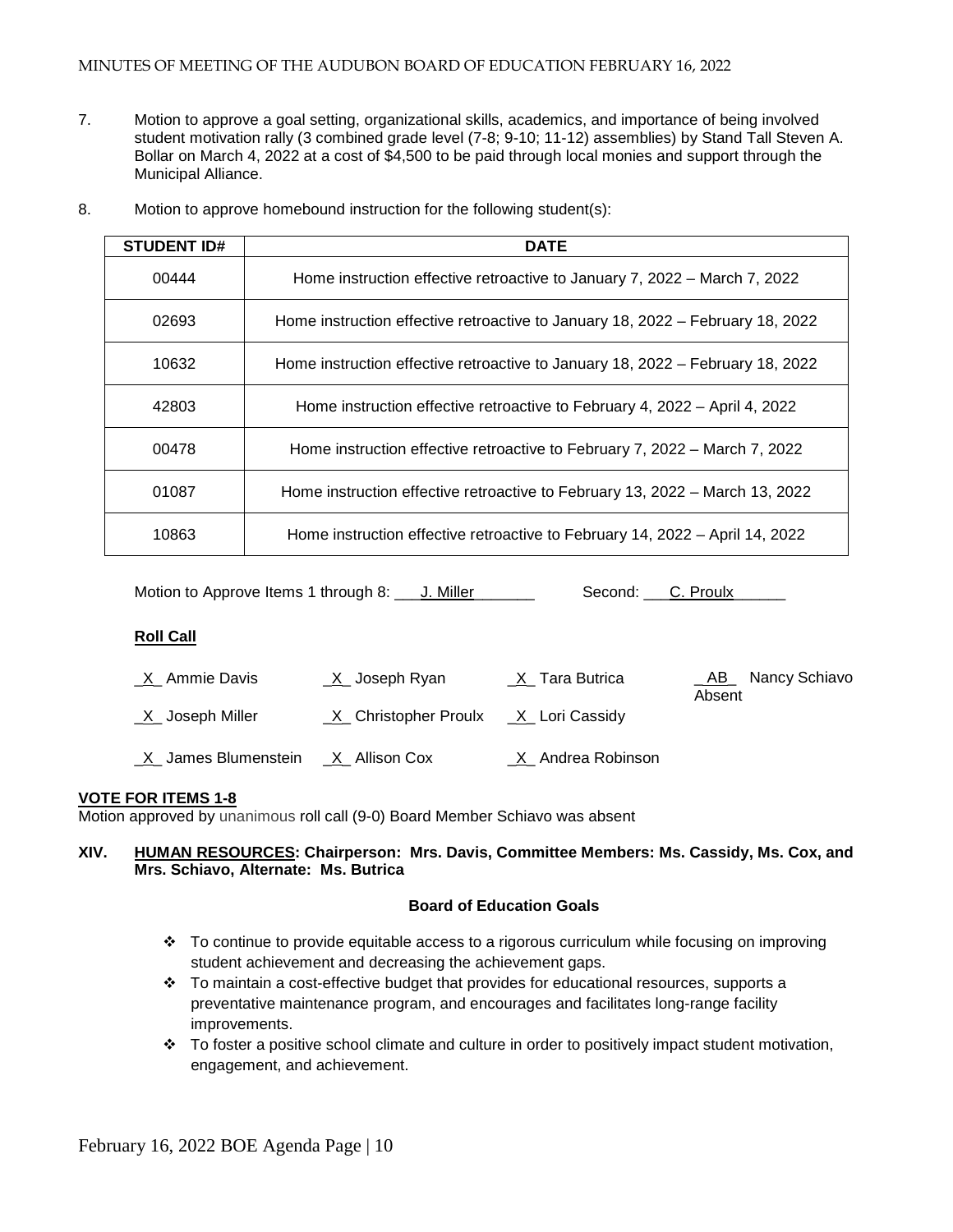### **MOTION TO APPROVE ITEMS 1-21**

Motion by Mr. Miller and seconded by Mrs. Cox

- 1. Motion to approve the Long Term Substitute Teacher of World Language agreement for Valeria Henkel at the Audubon Jr. /Sr. High School, effective February 17, 2022 for the 2021-2022 school year in accordance with the negotiated 2021-2024 contract between the Audubon Board of Education and the Audubon Education Association at \$260.00 per diem, no benefits; time worked does not count towards the acquisition of tenure. Final approval is pending the completion of all Audubon Board of Education and New Jersey Department of Education requirements at the recommendation of the Superintendent of Schools.
- 2. + Motion to approve the following long term substitute cafeteria aide agreement for Sharda Johnson, at Mansion Avenue School, retroactively effective February 4, 2022 for the 2021-2022 school year in accordance with the negotiated 2021-2024 contract between the Audubon Board of Education and the Audubon Education Association at \$13.00 per hour, FTE 0.37, pending the completion of all Audubon Board of Education and New Jersey Department of Education requirements, at the recommendation of the Superintendent of Schools.
- 3. + Motion to approve the part-time Instructional Preschool Aide agreement for Starr Cole, at the Audubon Park Preschool, effective February 15, 2022 for the 2021-2022 school year in accordance with the 2021-2024 negotiated contract between the Audubon Board of Education and the Audubon Education Association at Step 7, BA/MA, \$17.94 per hour, FTE 0.87, 29.5 hours per week, pending the completion of all Audubon Board of Education and New Jersey Department of Education requirements, at the recommendation of the Superintendent of Schools.
- 4. + Motion to approve the part-time Special Education Aide agreement for Brianna Brown, at the Mansion Avenue School, effective February 17, 2022 for the 2021-2022 school year in accordance with the 2021-2024 negotiated contract between the Audubon Board of Education and the Audubon Education Association at Step 6, BA, \$17.09 per hour, FTE 0.87, 29.5 hours per week, pending the completion of all Audubon Board of Education and New Jersey Department of Education requirements, at the recommendation of the Superintendent of Schools.
- 5. + Motion to approve the part-time Special Education Aide agreement for Paulene Ike, at the Haviland Avenue School, effective February 17, 2022 for the 2021-2022 school year in accordance with the 2021-2024 negotiated contract between the Audubon Board of Education and the Audubon Education Association at Step 7, BA, \$17.94 per hour, FTE 0.87, 29.5 hours per week, pending the completion of all Audubon Board of Education and New Jersey Department of Education requirements, at the recommendation of the Superintendent of Schools.
- 6. + Motion to approve the part-time Instructional Aide agreement for Amy Conahan, at the Haviland Avenue School, effective February 17, 2022 for the 2021-2022 school year in accordance with the 2021-2024 negotiated contract between the Audubon Board of Education and the Audubon Education Association at Step 5, BA, \$16.23 per hour, FTE 0.87, 29.5 hours per week, pending the completion of all Audubon Board of Education and New Jersey Department of Education requirements, at the recommendation of the Superintendent of Schools.
- 7. + Motion to revise a request from employee #1287, to invoke the Federal Family Medical Leave Act, effective November 8, 2021 to June 17, 2022:

| November 8, 2021 through December 23, 2021 | Paid Leave (33 sick days)  |
|--------------------------------------------|----------------------------|
| January 3, 2022 through June 17, 2022      | Unpaid Leave               |
| November 8 2021 through December 31, 2021  | Federal FMLA (8 weeks)     |
| January 3, 2022 through June 17, 2022      | NJ Family Leave (12 weeks) |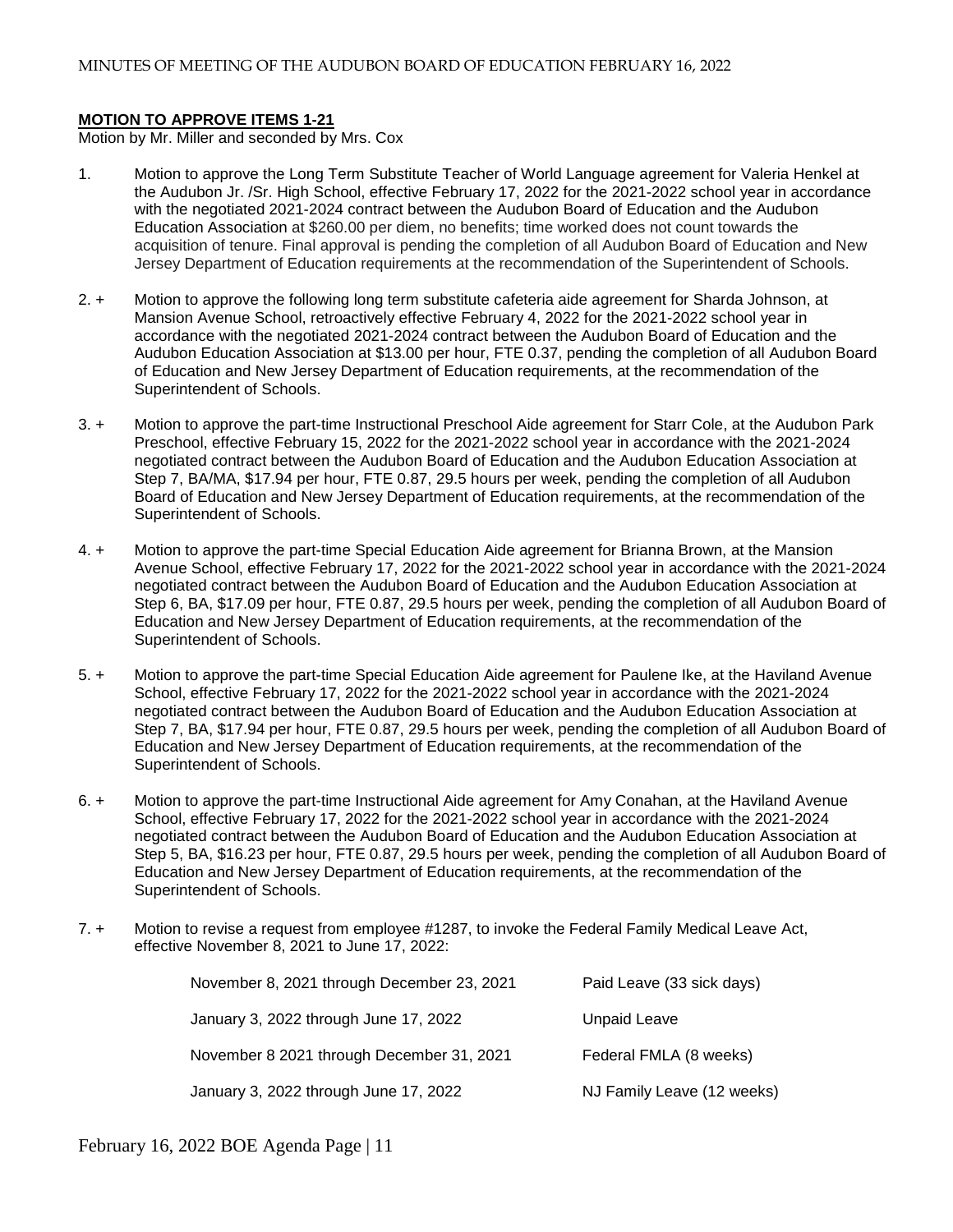8. Motion to approve a request from employee #1974, to invoke the Federal Family Medical Leave Act, effective February 25, 2022 to March 25, 2022:

| February 25, 2022 through March 25, 2022 | Unpaid Leave           |
|------------------------------------------|------------------------|
| February 25, 2022 through March 25, 2022 | Federal FMLA (4 weeks) |

9. + Motion to approve a request from employee #1637, to invoke the Federal Family Medical Leave Act, effective April 25, 2022 to June 17, 2022:

| April 25, 2022 through June 17, 2022 | Paid Leave (40 sick days) |
|--------------------------------------|---------------------------|
| April 25, 2022 through June 17, 2022 | Federal FMLA (8 weeks)    |

- 10. + Motion to revise the long-term substitute Elementary Teacher agreement at the Mansion Avenue School for Danielle Reich, effective November 1, 2021 through June 17, 2022 at \$260.00 per diem, no benefits; time worked does not count towards the acquisition of tenure. Final approval is pending the completion of all Audubon Board of Education and New Jersey Department of Education requirements, at the recommendation of the Superintendent of Schools.
- 11. Motion to appoint John McMichael, Assistant Principal of Student Personnel Services, as the Section 504 Compliance Officer for a term commencing February 17, 2022 through June 30, 2022.
- 12. + Motion to approve the following staff member to provide five hours of new teacher support and mentoring for the 2021-22 school, year, at the non-instructional contractual rate of \$30.00 per hour for a total of \$150.00 per staff member, at the recommendation of the Superintendent of Schools.

| New Teacher        | School/Subject          | Mentor         |
|--------------------|-------------------------|----------------|
| Stephanie Berenato | MAS - Special Education | Terri Salamone |

- 13. Motion to rescind Chazaram Ugonna-Ufere as a Student Maintenance Assistant at the hourly rate of \$13.00 for 4.0 hours per day, 5 days per week, effective January 28, 2022, with executed time sheets at the recommendation of the Superintendent of Schools:
- 14. Motion to approve Kainesochi Ugonna-Ufere as a Student Maintenance Assistant at the hourly rate of \$13.00 for 4.0 hours per day, 5 days per week, effective retroactive to January 27, 2022, with executed time sheets at the recommendation of the Superintendent of Schools:
- 15. Motion to approve the following Audubon Junior-Senior High Avenue School extracurricular contracts for the 2021-2022 school year in accordance with the negotiated 2021-2024 contract between the Audubon Board of Education and the Audubon Education Association, at the recommendation of the Superintendent of Schools.

As a result of the health-related closures due to COVID-19, payments and stipends may be impacted by cancellation of events, school closures, hybrid schedules, etc. The following stipends will be compensated as follows for the 2021-2022 school year:

Cancellation of Season/Event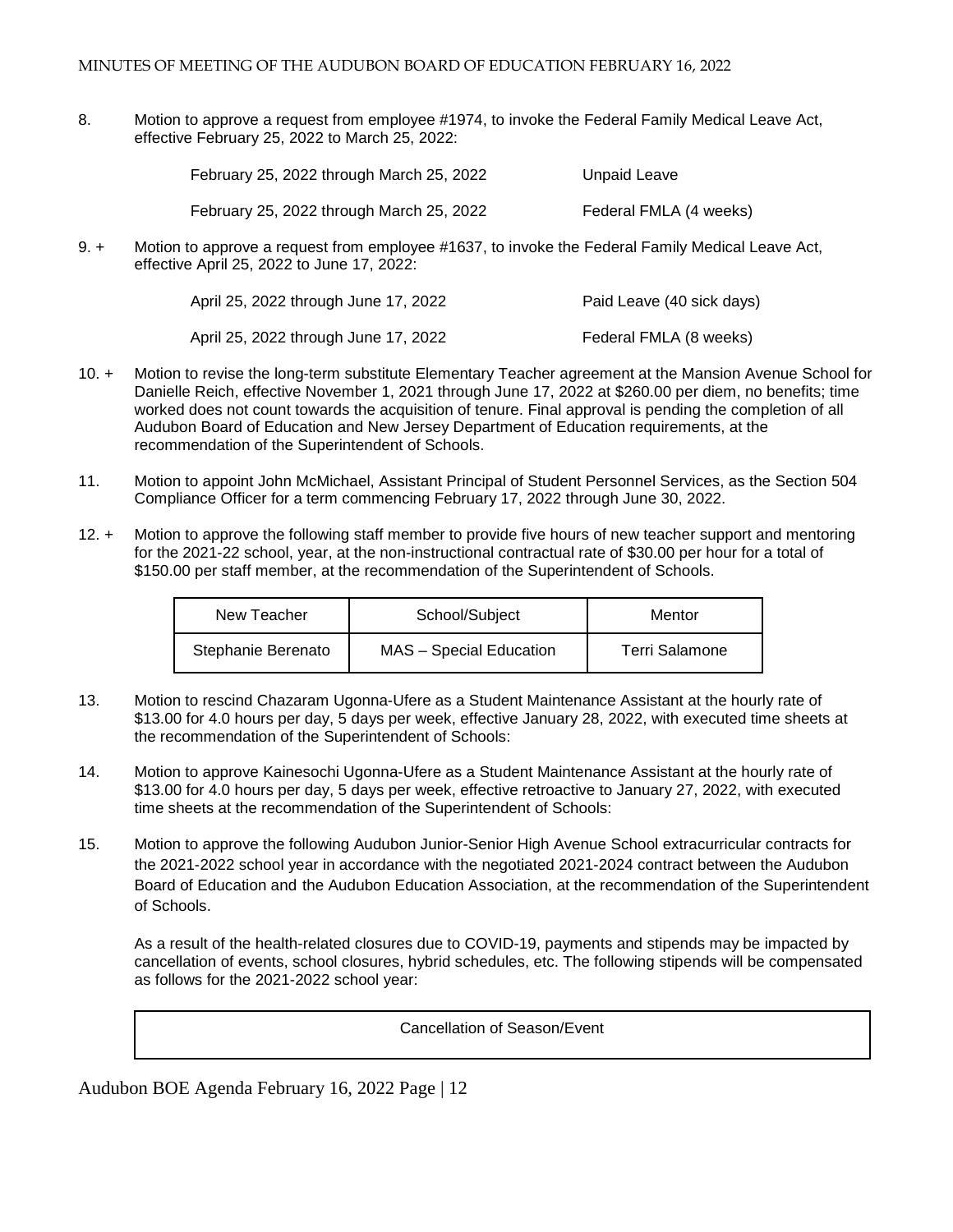| When notified;<br>one week or more prior to the start of the season or<br>three days prior to the event | $0.0\%$ |
|---------------------------------------------------------------------------------------------------------|---------|
| School Closure & Hybrid Schedules                                                                       |         |
| Greater Than 50% of Season or Event Occurred                                                            | 100.0%  |
| Greater Than or Equal to 25% and<br>Less Than or Equal to 50%                                           | 50.0%   |
| Greater than 7 practices and Less Than 25%                                                              | 25.0%   |

- Athletic Season = First official practice to sectional start or school closure
- Extracurricular Season = First official practice to culminating event or school closure

| Name                   | Position/Activity        | <b>Contractual Rate</b> |
|------------------------|--------------------------|-------------------------|
| Roberta Hanson-Swinney | Graduation - High School | \$1.428.55              |
| Dustin Stiles          | Middle School Year Book  | \$1,600,00              |
| Jill Bradshaw          | <b>Play Director</b>     | \$3,347.55              |

16. Motion to approve the following volunteer (un-paid) spring coaching positions for the 2021-2022 school year pending the completion of all Audubon Board of Education and New Jersey Department of Education requirements at the recommendation of the Superintendent of Schools:

| Name           | Sport/Activity |
|----------------|----------------|
| Jenna Imperial | Softhall       |

17. Motion to approve the following as district substitute teachers, secretaries, and custodians for the 2021- 2022 school year, on an emergent basis, pending completion of all district and state requirements, at the recommendation of the Superintendent of Schools.

| Garrity Bantle - Substitute Teacher   | Lillian Mierkowski - Substitute Secretary |
|---------------------------------------|-------------------------------------------|
| William Lebb - Substitute Custodian   | Caitlyn Coombs - Substitute Teacher       |
| Samantha Wallace - Substitute Teacher | Victoria Carfagno – Substitute Teacher    |
| Gregg Francis - Substitute Teacher    | Anne Marie Harris - Substitute Teacher    |
| Kristina Miller - Substitute Teacher  |                                           |

18. Motion to approve the following paid spring coaching positions for the 2021-2022 school year based on the negotiated agreement between the Audubon Education Association and the Audubon Board of Education, pending the completion of all Audubon Board of Education and New Jersey Department of Education requirements, at the recommendation of the Superintendent of Schools.

As a result of the health-related closures due to COVID-19, payments and stipends may be impacted by cancellation of events, school closures, hybrid schedules, etc. The following stipends will be compensated as follows for the 2021-2022 school year: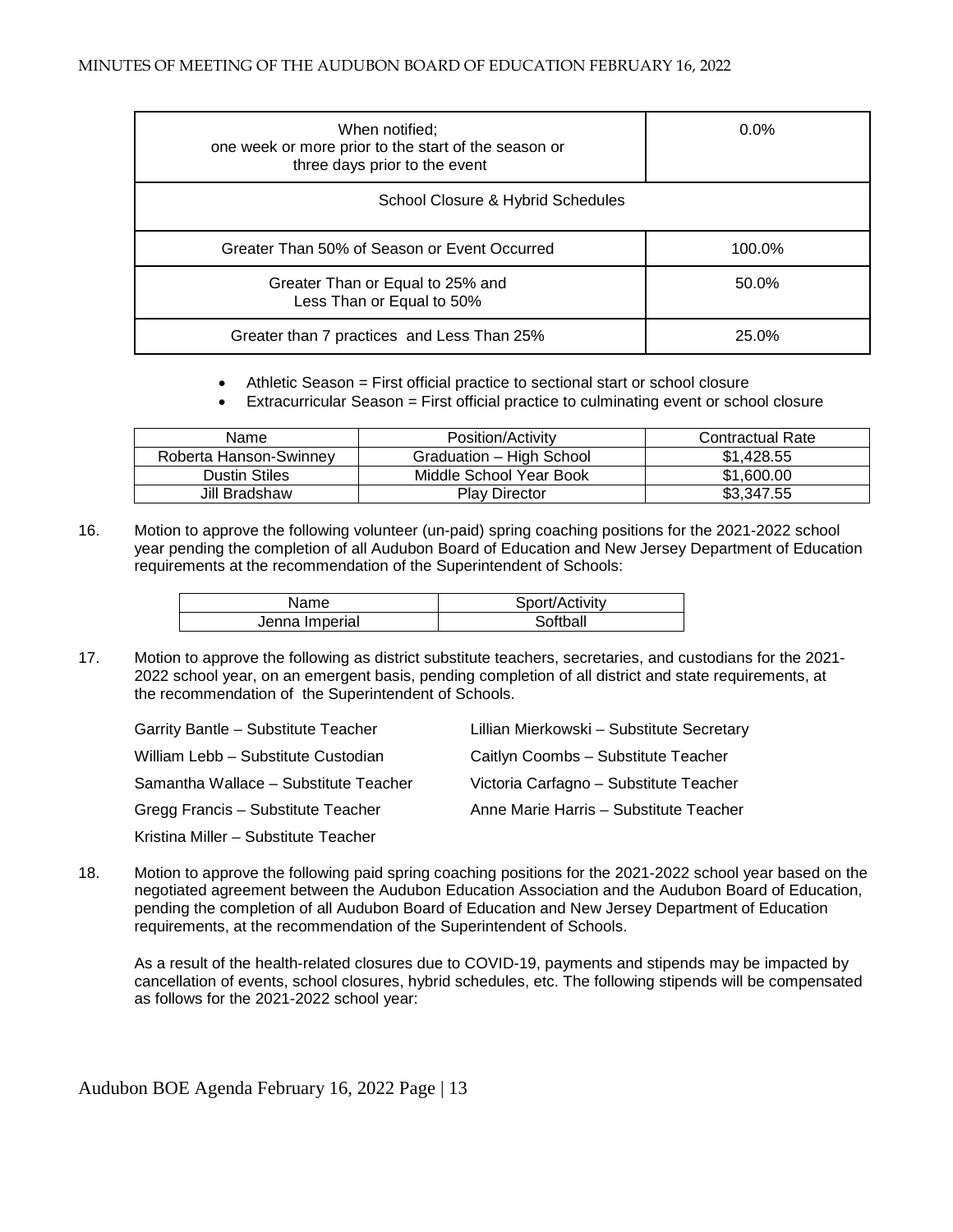| Cancelation of Season/Event                                                                             |         |  |
|---------------------------------------------------------------------------------------------------------|---------|--|
| When notified:<br>one week or more prior to the start of the season or<br>three days prior to the event | $0.0\%$ |  |
| School Closure & Hybrid Schedules                                                                       |         |  |
| Greater Than 50% of Season or Event Occurred                                                            | 100.0%  |  |
| Greater Than or Equal to 25% and<br>Less Than or Equal to 50%                                           | 50.0%   |  |
| Greater than 7 practices and Less Than 25%                                                              | 25.0%   |  |

• Athletic Season = First official practice to sectional start or school closure

• Extracurricular Season = First official practice to culminating event or school closure

| <b>NAME</b>           | <b>POSITION</b>                | <b>AMOUNT</b>   |
|-----------------------|--------------------------------|-----------------|
| <b>Rich Horan</b>     | <b>Baseball Varsity Coach</b>  | \$7,669.00      |
| *Ryan Knaul           | <b>Baseball Asst. Varsity</b>  | \$2,537.20      |
| *Tyler Inkster        | <b>Baseball Asst. Varsity</b>  | \$2,537.20      |
| *Zachary Jakubowski   | <b>Baseball Asst. Varsity</b>  | \$2,537.20      |
| *TBD                  | <b>Baseball Junior Varsity</b> | \$2,537.20      |
| *Ryan Boland          | <b>Baseball Freshman</b>       | \$2,537.20      |
| Luke Collazzo         | <b>Golf Varsity</b>            | \$5,520.00      |
| Paul Frantz           | Golf Asst. Varsity             | \$885.00<br>25% |
| <b>Matthew Harter</b> | Golf Asst. Varsity             | \$2,655.00 75%  |
| <b>Erin Small</b>     | Softball Varsity               | \$7,669.00      |
| Maddy Meehan          | Softball Asst. Varsity         | \$5,071.00      |
| Erica Wenzel          | Softball Junior Varsity        | \$5,071.00      |
| Dan Carter            | Softball Freshman              | \$2,544.00      |
| <b>Eric Miller</b>    | <b>Boys Tennis Varsity</b>     | \$6,095.00      |
| Dennis Kolecki        | <b>Boys Tennis Assistant</b>   | \$4,015.00      |
| Steve Ireland         | Boys Track & Field Varsity     | \$7,669.00      |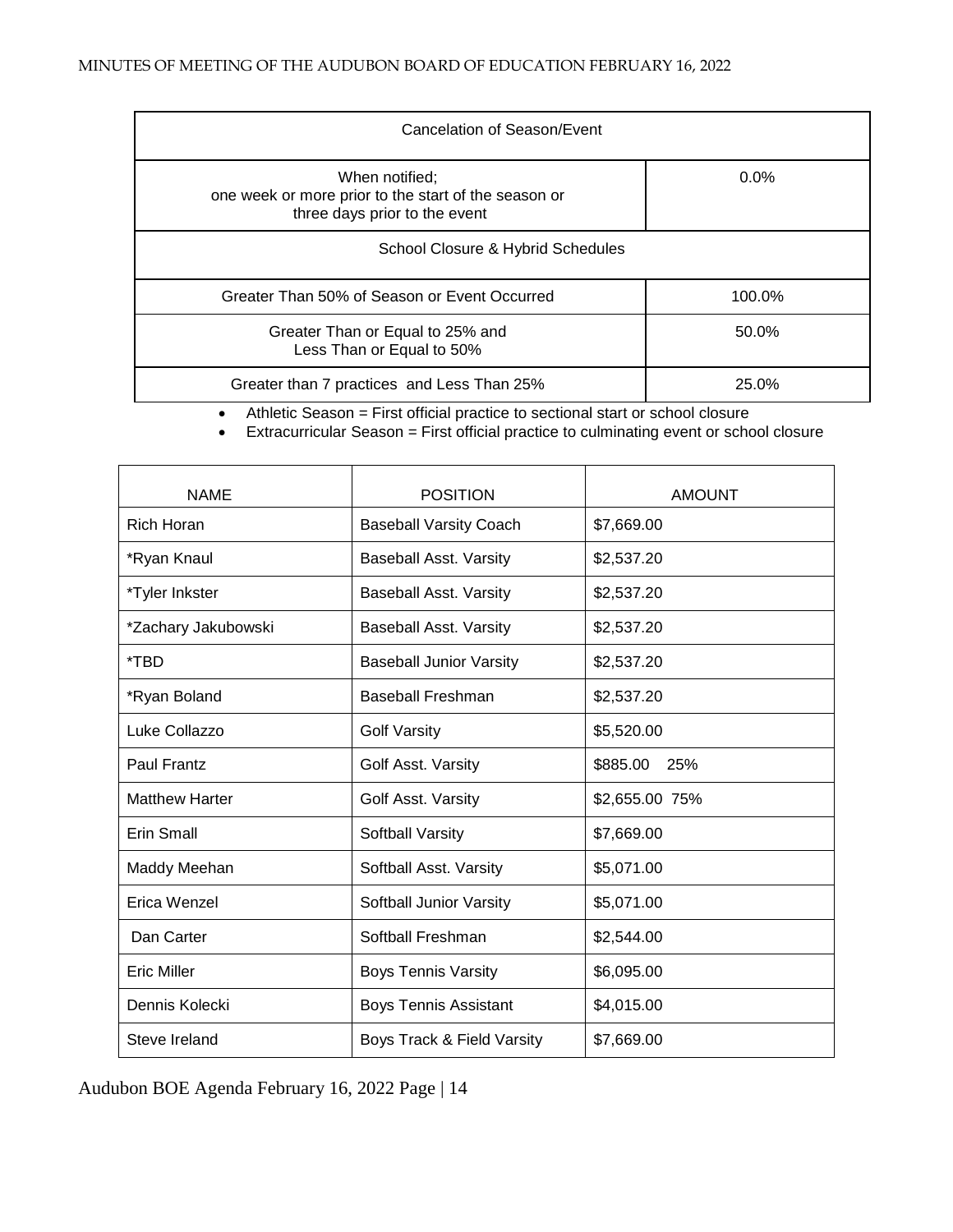| Daniel Cosenza      | Girls Track & Field Varsity         | \$7,669.00 |
|---------------------|-------------------------------------|------------|
| Adam Cramer         | Girls Track & Field Assistant Girll | \$5,071.00 |
| Daniel Reed         | Track & Field Assistant Boys        | \$5,071.00 |
| Krista Little       | 7/8 Grade Coed Track & Field        | \$2,753.00 |
| Patrice Kilvington  | 7/8 Grade Coed Track & Field As     | \$1,330.00 |
| <b>Chris Harris</b> | Spring Weight Training              | \$2,438.50 |
| Scott LaPayover     | <b>Spring Athletic Trainer</b>      | \$5,293.00 |
| John Walsh          | Spring Asst. Athletic Director      | \$2,817.64 |

**\***Keith Allen, Randolph Callaway, Tyler Inkster, Zachary Jakubowski and Ryan Knaul will each receive 1/5 of the total of Varsity Assistant's + JV + Freshman stipends.

19. Motion to approve the following volunteer (un-paid) spring coaching positions for the 2021-2022 school year pending the completion of all Audubon Board of Education and New Jersey Department of Education requirements, at the recommendation of the Superintendent of Schools.

| Name                                           | Sport/Activity                  |
|------------------------------------------------|---------------------------------|
| Andrew Bednarek, Wade Gies, Chris Harris,      | Baseball                        |
| Brian Kulac, Ralph Schiavo, Derek "Boomer"     |                                 |
| Wickersham, George Kaufman, RJ Callahan        |                                 |
| Angela DiFilippo, Mike Tomasetti               | Golf                            |
| Amanda Brown                                   | Softball                        |
| Keith Allen, Brian Furlong, Dominic Koehl, Sam | <b>Spring Weight Training</b>   |
| Santore                                        |                                 |
| Andrew Barnhardt, Kieren Boland, Kyle          | <b>Track and Field Programs</b> |
| Kilvington, Danielle Nicklas, Anthony Pugliese |                                 |
| Laurie Bouch, Dennis Cain, Ralph Gilmore       | Boys' Tennis                    |
| <b>TBD</b>                                     | Weight Room                     |

- 20. + Motion to approve the part-time Special Education Aide agreement for Angela Watkins, at the Mansion Avenue School, effective February 21, 2022 for the 2021-2022 school year in accordance with the 2021-2024 negotiated contract between the Audubon Board of Education and the Audubon Education Association at Step 5, \$15.76 per hour, FTE 0.87, 29.5 hours per week, pending the completion of all Audubon Board of Education and New Jersey Department of Education requirements, at the recommendation of the Superintendent of Schools.
- 21. Motion to approve the Elementary Teacher contract for Silveria Mastalsz, at the Audubon Park Preschool, for the 2021-2022 school year Step 7, BA, FTE 1.0 effective March 7, 2022 for the 2021-2022 School year in accordance with the negotiated 2021-2024 contract between the Audubon Board of Education and the Audubon Education Association, at the recommendation of the Superintendent of Schools.

Motion to Approve Items 1 through 21: J. Miller Second: A. Cox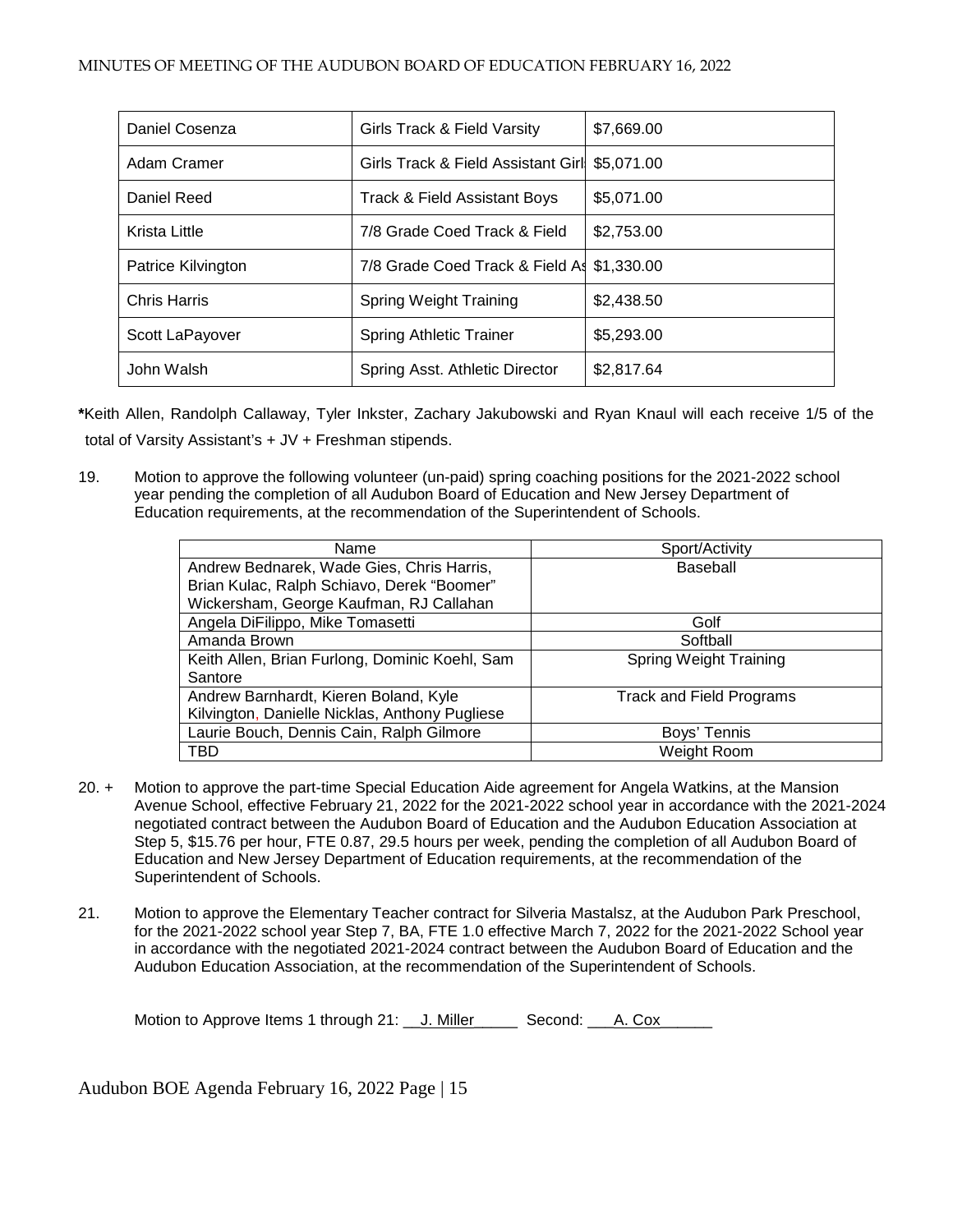## **Roll Call**

| <u>X</u> Ammie Davis                   | $X$ Joseph Ryan                         | $X$ <sub>_</sub> Tara Butrica | _AB_ Nancy Schiavo<br>Absent |
|----------------------------------------|-----------------------------------------|-------------------------------|------------------------------|
| $X$ Joseph Miller                      | $X$ Christopher Proulx $X$ Lori Cassidy |                               |                              |
| _X_ James Blumenstein __X_ Allison Cox |                                         | _X_ Andrea Robinson           |                              |

## **VOTE FOR ITEMS 1-21**

Motion approved by unanimous roll call (9-0) Board Member Schiavo was absent

### **XV. REPORTS:**

#### **XVI**. HIB District Report

| February 2022                                          | <b>BULLYING INCIDENTS REPORT</b> |         |              |
|--------------------------------------------------------|----------------------------------|---------|--------------|
| <b>SCHOOL</b>                                          | <b>Confirmed HIB</b>             | Non-HIB | <b>Total</b> |
| AHS #8098, #8099, #8119,<br>#8120, #8121, #8143, #8150 | 3                                |         |              |
| MAS #8114, #8161, #8162                                |                                  | 2       | 3            |
| <b>HAS</b>                                             | 0                                |         | 0            |
| <b>APPS</b>                                            |                                  |         |              |

### **XVII**. Superintendent's Report:

Dr. Davis commented on School Climate Survey as students took the survey earlier in the week.

Dr. Davis commented that the Governor has lifted the mask mandate for schools on March 7, 2022.

Dr. Davis thanked Mr. Burke and Mr. Chisholm for their presentations tonight.

- **XVIII.** Special Program Representatives:
	- A. CCESC Rep. Rotation: **Joseph Miller**
	- B. CCSBA Rep. Rotation: **Ammie Davis**

#### **XIX.** Board Member Comments:

 Board Member Davis reminded all Board Members of the Joint Meeting on February 28, 2022 at 7:00pm

Board Member Davis asked if presentations can be given ahead of time to Board Members.

Board Member Davis commented that NJSBA will be requiring student representatives be present at Board Meetings.

**XX. Public Participation:** (Open Discussion)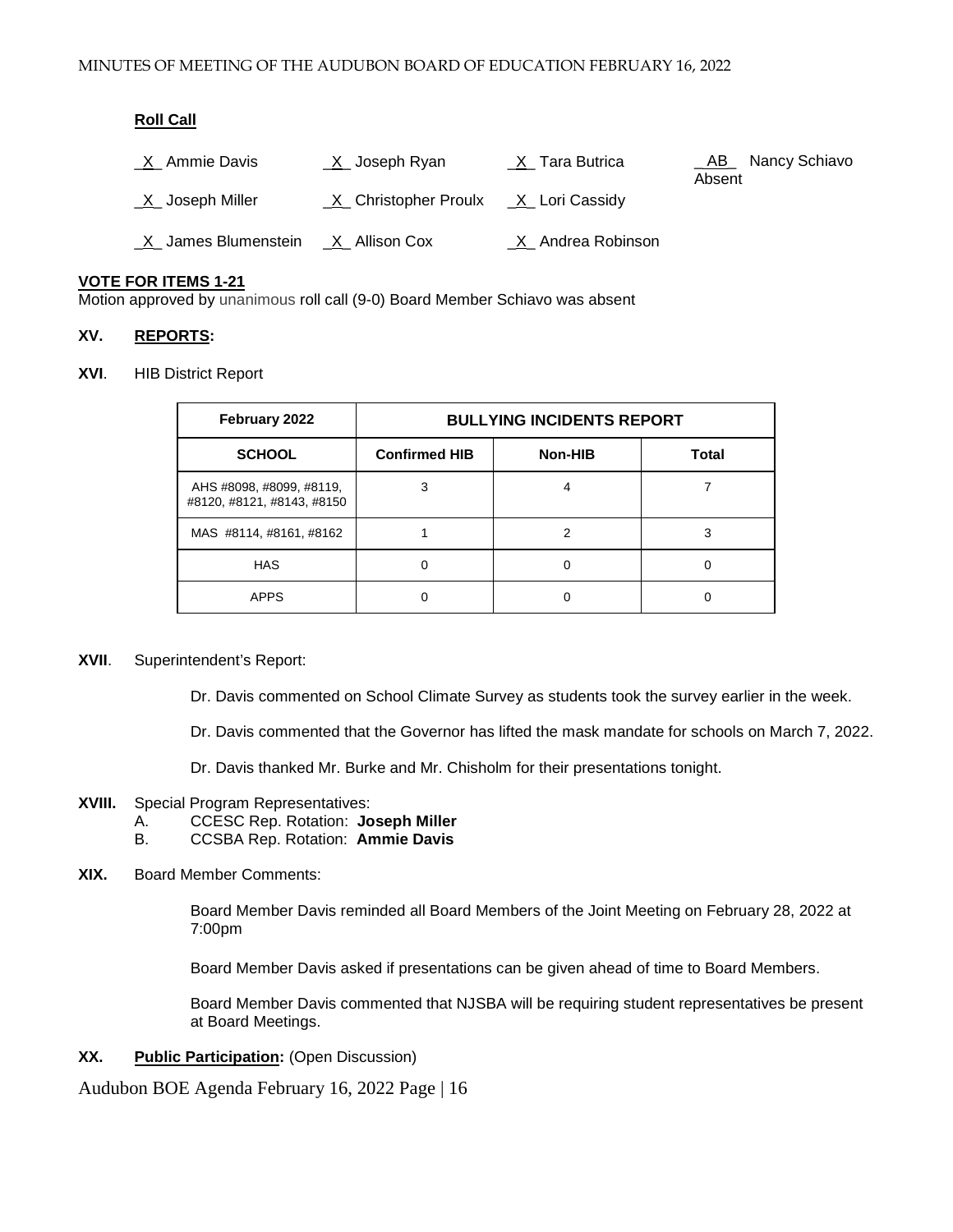A Jr./Sr. High School Student, read a statement regarding mask mandate and the harm to Students.

Student, Bethany Alexander, read a statement regarding masks and asked Board not to require masks.

Ms. Giaccardo, non-resident, read a statement regarding masks and stated that COVID is non-existent.

Ms. Alexander, resident, suggested that students be able to speak in the first public comment section.

Student, Samantha McCloskey, expressed her concerns on GPA and loss of scholarship.

Student, Dominic Perry, expressed concerns of athletes still allowed to play their sport with failing grades.

Student, Donald Giordano, expressed concerns of student safety in the Jr./Sr. High School, especially in the bathrooms and the lack of care of staff on this situation.

Ms. Kline, non-resident, challenged the Board to approve a resolution tonight to not mandate masks.

Student, Donald Giordano, asked if IXL scores can be broken down by grades in Jr./Sr. High School?

Ms. Whalen, Resident, expressed concerns of Library at Jr./Sr. High School being closed after school. She also expressed concerns of the lunch program, especially expiration dates on milk and bread.

Resident on Lecato Ave. asked how students can catch up after the 2 year pandemic?

Ms. McCloskey, resident, made a statement regarding her opinion of Audubon High School being inept.

The Board of Education recognizes the value of public comment on educational issues and the importance of allowing members of the public to express themselves on school matters of community interest.

In order to permit the fair and orderly expression of such comment, the Board has set aside two portions of this Board meeting for public comment on any school or school district issue that a member of the public feels may be of interest to the residents of the school district.

For the first portion, public comments are invited on matters pertaining only to the agenda for tonight's meeting. For the second portion, public comments are invited on all matters pertaining to the school district.

Participants should announce their name, address, and any group they may represent, if applicable. The Board reserves the right to limit public discussion. Public discussion of a topic will be limited to fifteen (15) minutes, and individual speakers will be limited to three (3) minutes. No participant may speak more than once on the same topic until all others who wish to speak on that topic have been heard. Reference bylaws #0167 of the Audubon Public Schools Board of Education Policy Manual.

The Board uses the public comment period as an opportunity to listen to citizen. Not all issues brought to a Board meeting will be resolved at that particular meeting. Complaints stated or actions requested by the public may be taken under advisement by the Board for investigation, discussion, actions, or disposition at a later date or time. The public comments sessions are an opportunity for citizens to share their opinions and remarks with the Board; it is not a question and answer session. The Board may or may not respond to public comments at the time they are made and is under no obligation to do so.

The Board does not endorse public comments nor will the Board be held liable for comments made by members of the public. Any individuals who may be the subject of public comments, including district employees, shall retain all rights against defamation and slander according to the laws of New Jersey.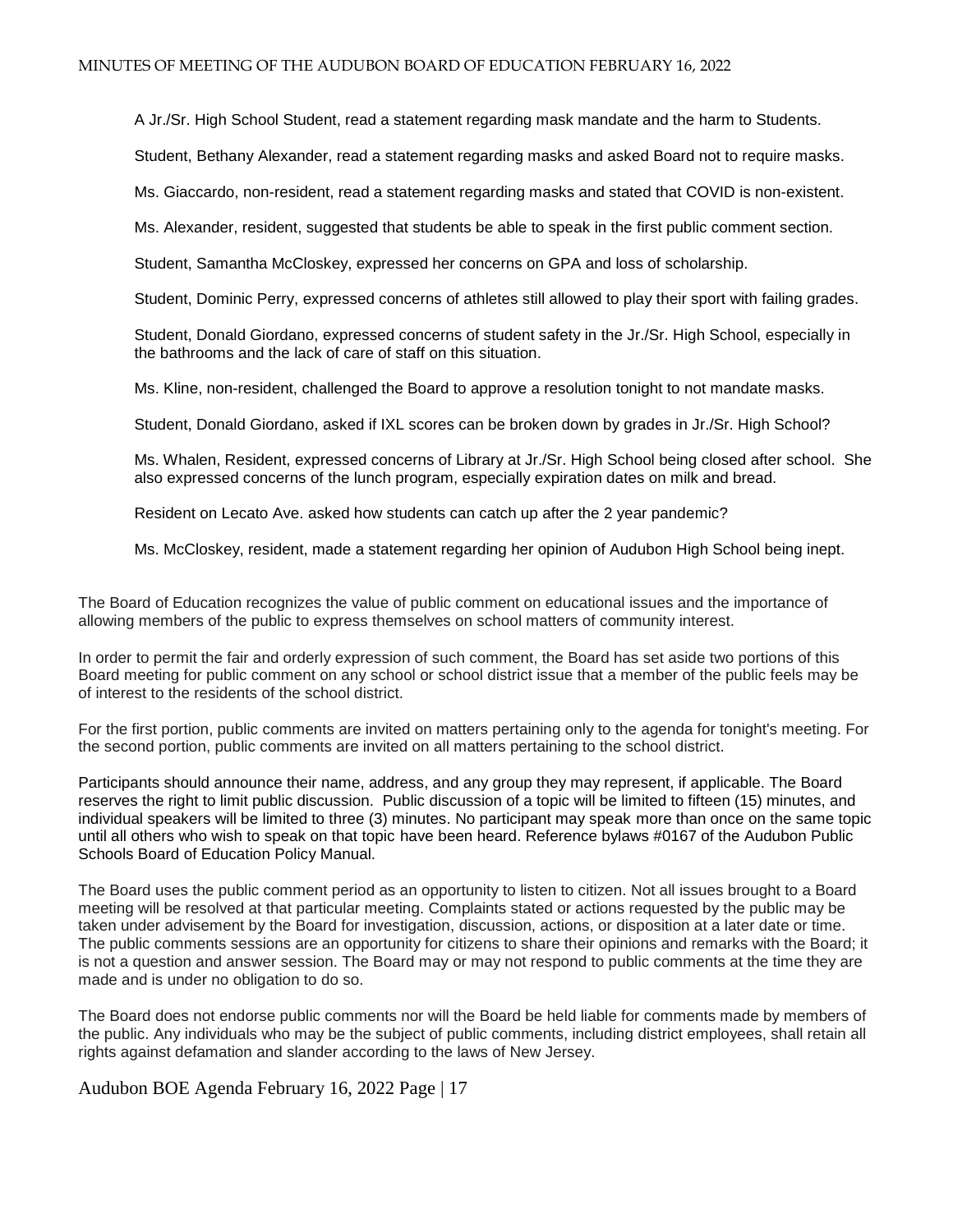Motion by Mrs. Cox seconded by Mr. Miller to approve the resolution for board to enter into closed Authorizing Executive session II at 10:35 pm for the following purposes.

Motion approved by unanimous roll call (9-0) Board Member Schiavo was absent

## **XXI. Authorizing Executive Session II:**

**WHEREAS,** while the Sen. Byron M. Baer Open Public Meetings Act (N.J.S.A. 10:4-12 et seq.) requires all meetings of the **Audubon Board of Education** to be held in public, N.J.S.A. 10:4-12(b) sets forth nine types of matters that may lawfully be discussed in Executive Session," i.e. without the public being permitted to attend; and

**WHEREAS,** the **Audubon Board of Education** has deemed it necessary to go into closed session to discuss certain matters which are exempted from the Public; and

**WHEREAS,** the nine exceptions to public meetings set forth in N.J.S.A. 10:4-12(b) are listed below, and next to each exception is a box within which the number of issues to be privately discussed that fall within that exception shall be written, and after each exception is a space where additional information that will disclose as much information about the decision as possible without undermining the purpose of the exception shall be written.

**NOW, THEREFORE, BE IT RESOLVED** that the **Audubon Board of Education** will go into closed session for the following reason(s) as outlined in N.J.S.A. 10:4-12(b):

 $X$  Any matter which, by express provision of Federal Law, State Statute or Rule of Court shall be rendered confidential or excluded from discussion in public;

Any matter in which the release of information would impair a right to receive funds from the federal government;

 X Any material the disclosure of which constitutes an unwarranted invasion of individual privacy such as any records, data, reports, recommendations, or other personal material of any educational, training, social service, medical, health, custodial, child protection, rehabilitation, legal defense, welfare, housing, relocation, insurance and similar program or institution operated by a public body pertaining to any specific individual admitted to or served by such institution or program, including but not limited to information relative to the individual's personal and family circumstances, and any material pertaining to admission, discharge, treatment, progress or condition of nay individual, unless the individual concerned (or, in the case of a minor or incompetent, his guardian) shall request in writing that the same be disclosed publically;

Any collective bargaining agreement, or the terms and conditions of which are proposed for inclusion in any collective bargaining agreement, including the negotiation of terms and conditions with employees or representatives of employees of the public body

\_\_\_\_\_ Any matter involving the purchase lease or acquisition of real property with public funds, the setting of bank rates or investment of public funds where it could adversely affect the public interest if discussion of such matters were disclosed;

Any tactics and techniques utilized in protecting the safety and property of the public provided that their disclosure could impair such protection;

X Any investigations of violations or possible violations of the law;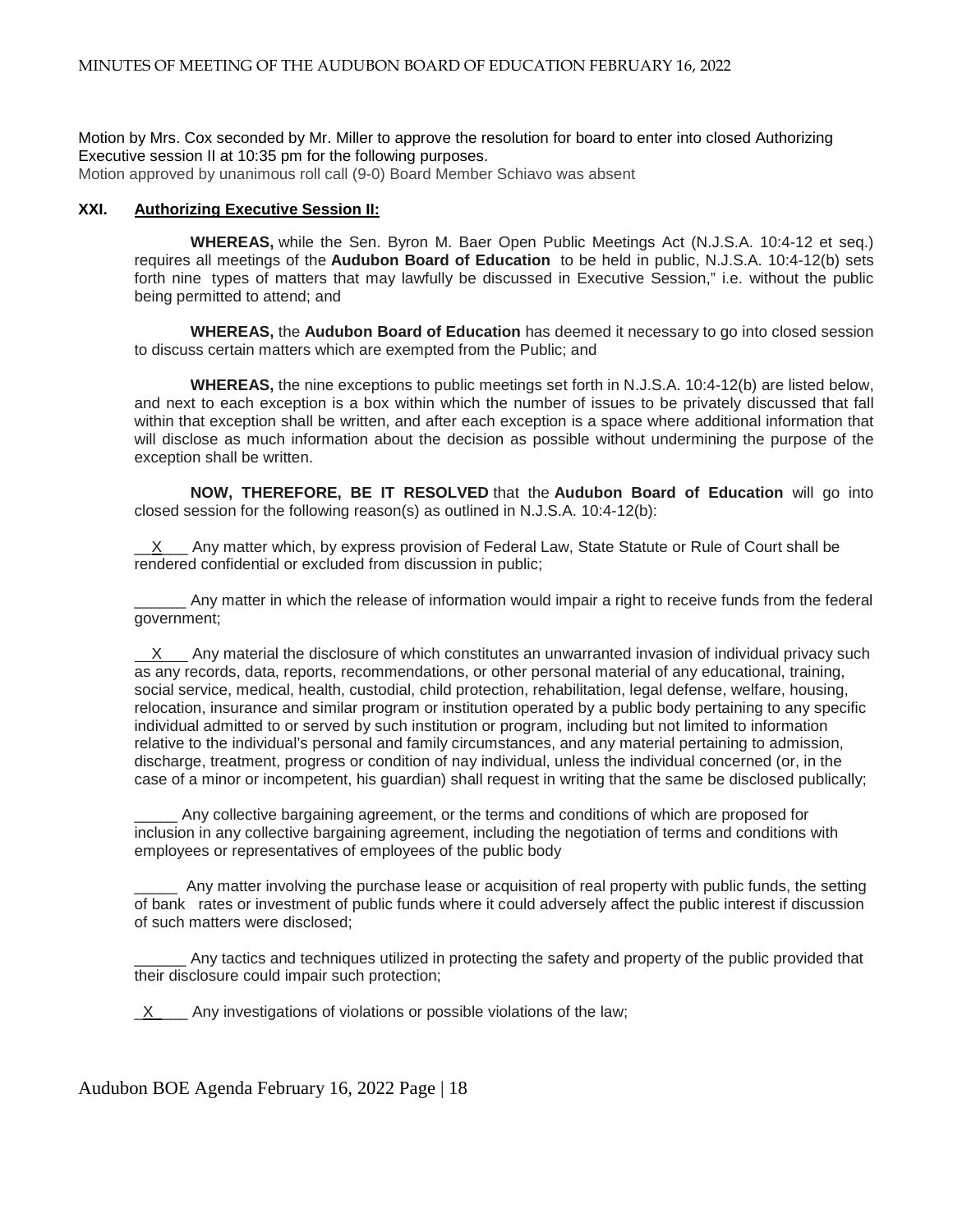Any pending or anticipated litigation or contract negotiation in which the public body is or may become a party. Any matters falling within the attorney-client privilege, to the extent that confidentiality is required in order for the attorney to exercise his ethical duties as a lawyer;

X Any matter involving the employment, appointment, termination of employment, terms and conditions of employment, evaluation of the performance, promotion or disciplining of any specific prospective public officer or employee or current public officer or employee employed or appointed by the public body, unless all individual employees or appointees whose rights could be adversely affected request in writing that such matter or matters be discussed at a public; Specifically the evaluation of the **Superintendent** 

Any deliberation of a public body occurring after a public hearing that may result in the imposition of a specific civil penalty upon the responding party or the suspension or loss of a license or permit belonging to the responding party as a result of an act of omission for which the responding party bears responsibility;

**WHEREAS,** the length of the Executive Session is undetermined; however, the **Audubon Board of Education** will make every attempt to estimate the time of the session prior to convening the session after which the public meeting shall reconvene and the **Audubon Board of Education** will proceed with business.

**NOW, THEREFORE, BE IT RESOLVED,** that the **Audubon Board of Education** will go into Executive Session for only the above stated reasons;

**BE IT FURTHER RESOLVED** that the **Audubon Board of Education** hereby declares that its discussion of the aforementioned subject(s) may be made public at a time when the **Audubon Board of Education** attorney advises that the disclosure of the discussion will not detrimentally affect any right, interest or duty of the school district or any other entity with respect to said discussion.

**BE IT FURTHER RESOLVED** that the **Board of Education**, for the aforementioned reasons, hereby declares that the public is excluded from the portion of the meeting during which the above discussion shall take place and hereby directs the board secretary to take the appropriate action to effectuate the terms of this resolution.

Motion by Mrs. Cox seconded by Mr. Miller to adjourn closed Authorizing Executive session at 11:50pm. Motion approved by unanimous roll call (9-0) Board Member Schiavo was absent

## **XXII. ADJOURNMENT**

- 1. A Special Meeting of the Board of Education (Work Session/Executive Session) is scheduled for Wednesday, February 23, 2022 at 6:30 PM in the Audubon Junior-Senior High School Library Media-Center.
- 2. A Special Meeting of the Board of Education (Joint Training Session with Mount Ephraim BOE) is scheduled for Monday, February 28, 2022 at 7:00 PM in the Audubon Junior-Senior High School Library Media-Center.
- 3. The next Regular Board of Education meeting is scheduled for Wednesday, March 16, 2022 at 6:30 PM in the Audubon Junior-Senior High School Auditorium.
- 4. Motion by Mrs. Cox seconded by Mr. Miller to adjourn meeting at approximately 11:50pm. Motion approved by unanimous roll call (9-0) Board Member Schiavo was absent.

Motion to Approve: \_\_A. Cox\_\_\_\_\_\_\_\_\_ Second: \_\_J. Miller\_\_\_\_\_\_\_\_\_\_